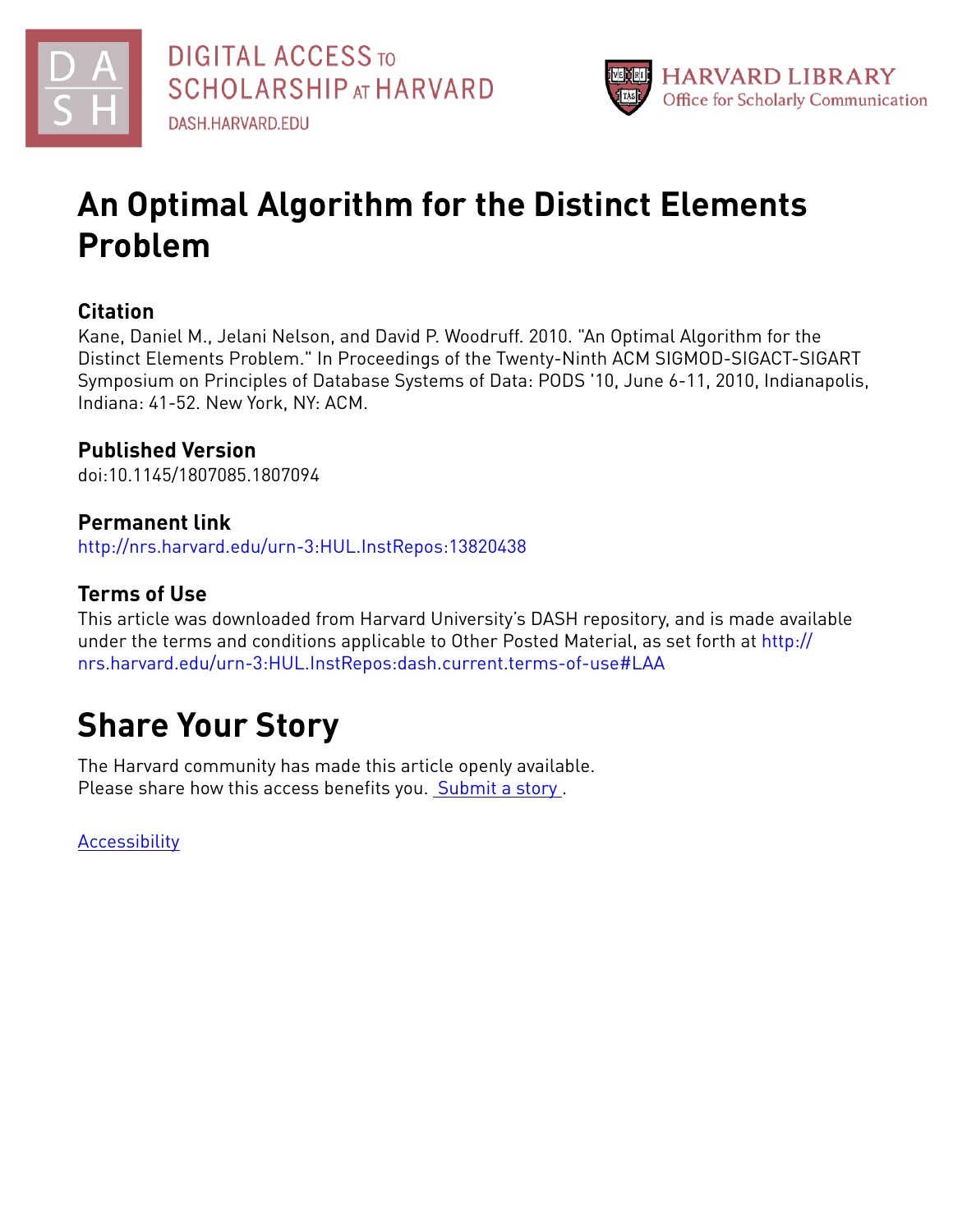# **An Optimal Algorithm for the Distinct Elements Problem**

Daniel M. Kane ∗ Harvard University One Oxford Street Cambridge, MA 02138 dankane@math.harvard.edu

Jelani Nelson † MIT CSAIL 32 Vassar Street Cambridge, MA 02139 minilek@mit.edu

David P. Woodruff IBM Almaden Research **Center** 650 Harry Road San Jose, CA 95120 dpwoodru@us.ibm.com

## ABSTRACT

We give the first optimal algorithm for estimating the number of distinct elements in a data stream, closing a long line of theoretical research on this problem begun by Flajolet and Martin in their seminal paper in FOCS 1983. This problem has applications to query optimization, Internet routing, network topology, and data mining. For a stream of indices in  $\{1, \ldots, n\}$ , our algorithm computes a  $(1 \pm \varepsilon)$ approximation using an optimal  $O(\varepsilon^{-2} + \log(n))$  bits of space with 2/3 success probability, where  $0 < \varepsilon < 1$  is given. This probability can be amplified by independent repetition. Furthermore, our algorithm processes each stream update in  $O(1)$  worst-case time, and can report an estimate at any point midstream in  $O(1)$  worst-case time, thus settling both the space and time complexities simultaneously.

We also give an algorithm to estimate the Hamming norm of a stream, a generalization of the number of distinct elements, which is useful in data cleaning, packet tracing, and database auditing. Our algorithm uses nearly optimal space, and has optimal  $O(1)$  update and reporting times.

Categories and Subject Descriptors: F.2.0 [Analysis of Algorithms and Problem Complexity]: General; H.2.m [Database Management]: Miscellaneous

General Terms: Algorithms, Theory

Keywords: distinct elements, streaming, query optimization, data mining

## 1. INTRODUCTION

Estimating the number of distinct elements in a data stream

† Supported by a National Defense Science and Engineering Graduate (NDSEG) Fellowship, and in part by the Center for Massive Data Algorithmics (MADALGO) - a center of the Danish National Research Foundation. Part of this work was done while the author was at the IBM Almaden Research Center.

*PODS'10,* June 6–11, 2010, Indianapolis, Indiana, USA.

Copyright 2010 ACM 978-1-4503-0033-9/10/06 ...\$10.00.

is a fundamental problem in network traffic monitoring, query optimization, data mining, and several other database areas. For example, this statistic is useful for selecting a minimumcost query plan [33], database design [18], OLAP [30, 34], data integration [10, 14], and data warehousing [1].

In network traffic monitoring, routers with limited memory track statistics such as distinct destination IPs, requested URLs, and source-destination pairs on a link. Distinct elements estimation is also useful in detecting Denial of Service attacks and port scans [2, 17]. In such applications the data is too large to fit at once in main memory or too massive to be stored, being a continuous flow of data packets. This makes small-space algorithms necessary. Furthermore, the algorithm should process each stream update (i.e., packet) quickly to keep up with network speeds. For example, Estan et al [17] reported packet header information being produced at .5GB per hour while estimating the spread of the Code Red worm, for which they needed to estimate the number of distinct Code Red sources passing through a link.

Yet another application is to data mining: for example, estimating the number of distinct queries made to a search engine, or distinct users clicking on a link or visiting a website. Distinct item estimation was also used in estimating connectivity properties of the Internet graph [32].

We formally model the problem as follows. We see a stream  $i_1, \ldots, i_m$  of indices  $i_j \in [n]$ , and our goal is to compute  $F_0 = |\{i_1, \ldots, i_m\}|$ , the number of distinct indices that appeared, using as little space as possible. Since it is known that exact or deterministic computation of  $F_0$ requires linear space [3], we settle for computing a value  $F_0 \in [(1 - \varepsilon)F_0, (1 + \varepsilon)F_0]$  for some given  $0 < \varepsilon < 1$  with probability 2/3, over the randomness used by the algorithm. This probability can be amplified by independent repetition.

The problem of space-efficient  $F_0$ -estimation is well-studied, beginning with the work of Flajolet and Martin [20], and continuing with a long line of research, [3, 4, 5, 6, 9, 12, 16, 17, 19, 23, 24, 26, 36]. In this work, we finally settle both the space- and time-complexities of  $F_0$ -estimation by giving an algorithm using  $O(\varepsilon^{-2} + \log(n))$  bits of space, with worstcase update and reporting times  $O(1)$ . By update time, we mean the time to process a stream token, and by reporting time, we mean the time to output an estimate of  $F_0$  at any point in the stream. Our space upper bound matches the known lower bounds [3, 26, 36] up to a constant factor, and the  $O(1)$  update and reporting times are clearly optimal. A detailed comparison of our results to those in previous work is given in Figure 1. There is a wide spectrum of time/space tradeoffs but the key points are that none of the previous

<sup>∗</sup> Supported by a National Defense Science and Engineering Graduate (NDSEG) Fellowship.

Permission to make digital or hard copies of all or part of this work for personal or classroom use is granted without fee provided that copies are not made or distributed for profit or commercial advantage and that copies bear this notice and the full citation on the first page. To copy otherwise, to republish, to post on servers or to redistribute to lists, requires prior specific permission and/or a fee.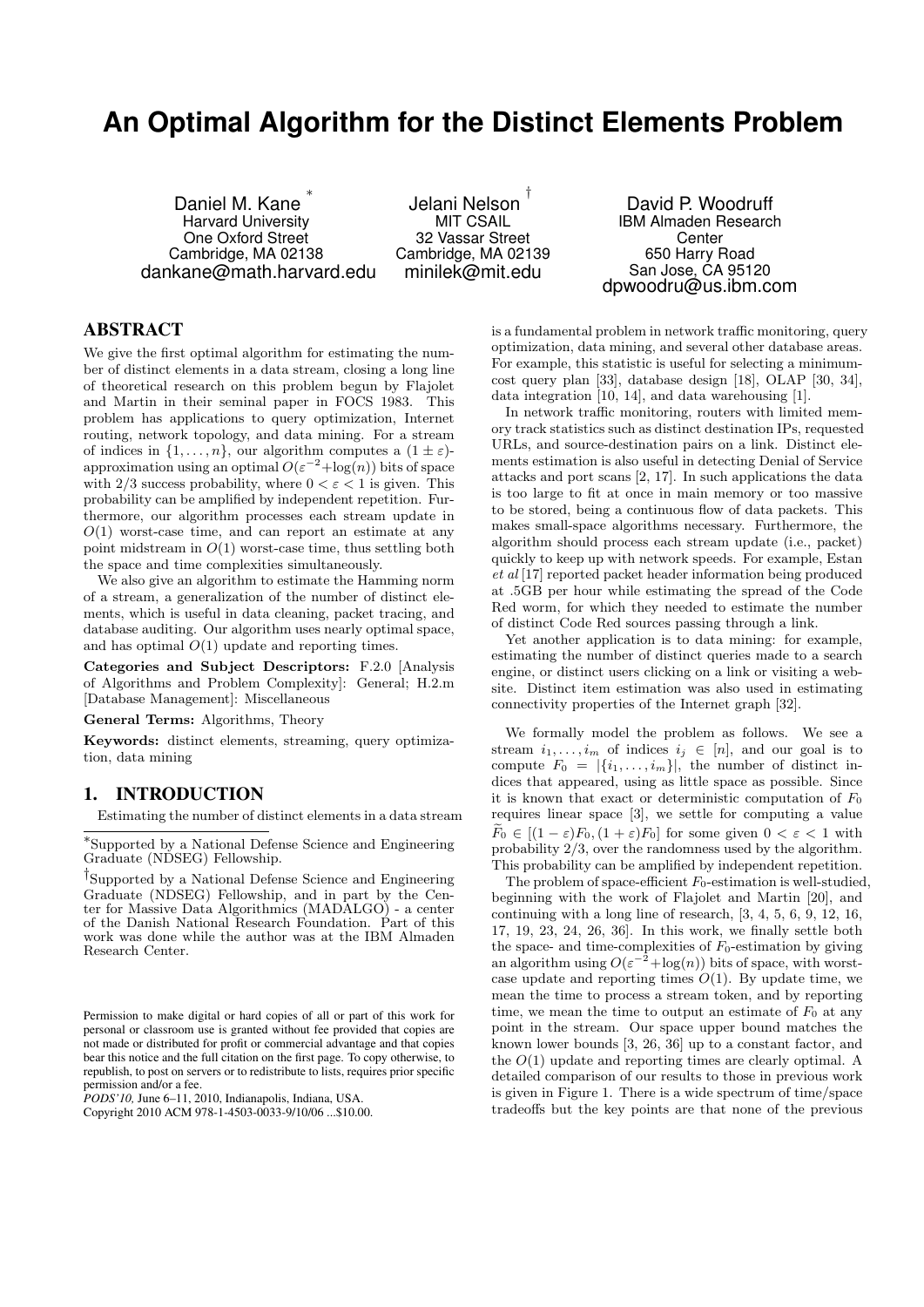| Paper            | Space                                                                                       | Update Time                                                            | <b>Notes</b>                                  |
|------------------|---------------------------------------------------------------------------------------------|------------------------------------------------------------------------|-----------------------------------------------|
| [20]             | $O(\log n)$                                                                                 |                                                                        | Assumes random oracle, constant $\varepsilon$ |
| $\overline{[3]}$ | $O(\log n)$                                                                                 | $\overline{O}(\log n)$                                                 | Only works for constant $\varepsilon$         |
| $[24]$           | $\overline{O(\varepsilon^{-2}\log n)}$                                                      | $O(\varepsilon^{-2})$                                                  |                                               |
| $\boxed{5}$      | $\overline{O(\varepsilon^{-3}\log n)}$                                                      | $O(\varepsilon^{-3})$                                                  |                                               |
| $[4]$            | $\overline{O(\varepsilon^{-2}\log n)}$                                                      | $O(\log(\varepsilon^{-1}))$                                            | Algorithm I in the paper                      |
| $[4]$            | $O(\varepsilon^{-2} \log \log n + \text{poly}(\log(\varepsilon^{-1}), \log \log n) \log n)$ | $\epsilon^{-2}$ poly(log log $n + \log(\epsilon^{-1})$                 | Algorithm II in the paper                     |
| $[4]$            | $\overline{O(\varepsilon^{-2}(\log(\varepsilon^{-1}) + \log \log n) + \log n)}$             | $\overline{O(\varepsilon^{-2}(\log(\varepsilon^{-1}) + \log \log n))}$ | Algorithm III in the paper                    |
| [16]             | $\overline{O(\varepsilon^{-2} \log \log n + \log n)}$                                       |                                                                        | Assumes random oracle, additive error         |
| $[17]$           | $\overline{O(\varepsilon^{-2}}\log n)$                                                      |                                                                        | Assumes random oracle                         |
| [6]              | $\overline{O(\varepsilon^{-2}\log n})$                                                      | $O(\log(\varepsilon^{-1}))$                                            |                                               |
| $[19]$           | $\overline{O(\varepsilon^{-2}\log\log n + \log n)}$                                         |                                                                        | Assumes random oracle, additive error         |
| This work        | $\overline{O(\varepsilon^{-2}} + \log n)$                                                   | O(1)                                                                   | Optimal                                       |

Figure 1: Comparison of our algorithm to previous algorithms on estimating the number of distinct elements in a data stream.

algorithms achieved our optimal  $O(\varepsilon^{-2} + \log n)$  bits of space, and the only ones to achieve optimal  $O(1)$  update and/or reporting time had various restrictions, e.g., the assumption of access to a random oracle (that is, a truly random hash function) and/or a small constant additive error in the estimate. The best previous algorithms without any assumptions are due to Bar Yossef et al [4], who provide algorithms with various tradeoffs (Algorithms I, II, and III in Figure 1).

We also give a new algorithm for estimating  $L_0$ , also known as the Hamming norm of a vector [13], with optimal running times and near-optimal space. This problem is a generalization of  $F_0$ -estimation to the case when items can be removed from the stream. While  $F_0$ -estimation is useful for a single stream or for taking unions of streams if there are no deletions,  $L_0$ -estimation can be applied to a pair of streams to measure the number of unequal item counts. This makes it more flexible than  $F_0$ , and can be used in applications such as maintaining ad-hoc communication networks amongst cheap sensors [25]. It also has applications to data cleaning to find columns that are mostly similar [14]. Even if the rows in the two columns are in different orders, streaming algorithms for  $L_0$  can quickly identify similar columns. As with  $F_0$ ,  $L_0$ -estimation is also useful for packet tracing and database auditing [13].

Formally, in this problem there is a vector  $x = (x_1, \ldots, x_n)$ which starts off as the  $0$  vector, and receives  $m$  updates of the form  $(i, v) \in [n] \times \{-M, \ldots, M\}$  in a stream  $(M$  is some positive integer). The update  $(i, v)$  causes the change  $x_i \leftarrow$  $x_i + v$ . At the end of the stream, we should output  $(1 \pm \varepsilon)L_0$ with probability at least 2/3, where  $L_0 = |\{i : x_i \neq 0\}|$ . Note that  $L_0$ -estimation is a generalization of  $F_0$ -estimation, since in the latter case an index  $i$  in the stream corresponds to the update  $(i, 1)$  in an  $L_0$ -estimation problem.

We give an  $L_0$ -estimation algorithm with  $O(1)$  update and reporting times, using  $O(\varepsilon^{-2} \log(n) (\log(1/\varepsilon) + \log \log(mM)))$ bits of space, both of which improve upon the previously best known algorithm of Ganguly [22], which had  $O(\log(1/\varepsilon))$  update time and required  $O(\varepsilon^{-2} \log(n) \log(mM))$  space. Our update and reporting times are optimal, and the space is optimal up to the  $\log(1/\varepsilon) + \log \log(mM)$  term due to known lower bounds [3, 27]. Furthermore, unlike with Ganguly's algorithm, our algorithm does not require that  $x_i \geq 0$  for each i to operate correctly.

#### 1.1 Overview of our algorithms

Our algorithms build upon several techniques given in pre-

vious works, with added twists to achieve our stated performance. In for example [4], it was observed that if one somehow knows ahead of time a value  $R = \Theta(F_0)$ , refining to  $(1 \pm \varepsilon)$ -approximation becomes easier. For example, [4] suggested a "balls and bins" approach to estimating  $F_0$  given such an  $R$ . The key intuition is that when hashing  $A$  balls randomly into  $K$  bins, the number of bins hit by at least one ball is highly concentrated about its expectation, and treating this expectation as a function of A then inverting provides a good approximation to A with high probability for  $A = \Theta(K)$ . Then if one subsamples each index in [n] with probability  $2^{-\log(R/K)}$ , in expectation the number of distinct items surviving is  $\Theta(K)$ , at which point the ballsand-bins approach can be simulated by hashing indices (the "balls") into entries of a bitvector (the "bins").

Following the above scheme, an estimate of  $F_0$  can be obtained by running a constant-factor approximation in parallel to obtain such an  $R$  at the end of the stream, and meanwhile performing the above scheme for geometrically increasing guesses of  $R$ , one of which must be correct to within a constant factor. Thus, the bits tracked can be viewed as a bitmatrix: rows corresponding to  $log(n)$  levels of subsampling, and columns corresponding to entries in the bitvector. At the end of the stream, upon knowing  $R$ , the estimate from the appropriate level of subsampling is used. Such a scheme with  $K = \Theta(1/\varepsilon^2)$  works, and gives  $O(\varepsilon^{-2} \log(n))$  space, since there are  $\log(n)$  levels of subsampling.

It was then first observed in [16] that, in fact, an estimator can be obtained without maintaining the full bitmatrix above. Specifically, for each column they gave an estimator that required only maintaining the deepest row with its bit set to 1. This allowed them to collapse the bitmatrix above to  $O(\varepsilon^{-2} \log \log(n))$  bits. Though, their estimator and analysis required access to a purely random hash function.

Our  $F_0$  algorithm is inspired by the above two algorithms of  $[4, 16]$ . We give a subroutine ROUGHESTIMATOR using  $O(\log(n))$  space which with high probability, simultaneously provides a constant-factor approximation to  $F_0$  at all times in the stream. Previous subroutines gave a constant factor approximation to  $F_0$  at any *particular* point in the stream with probability  $1-\delta$  using  $O(\log(n) \log(1/\delta))$  space; a good approximation at all times then required setting  $\delta = 1/m$  to apply a union bound, thus requiring  $O(\log(n) \log(m))$  space. The next observation is that if  $R = \Theta(F_0)$ , the largest row index with a 1 bit for any given column is heavily concen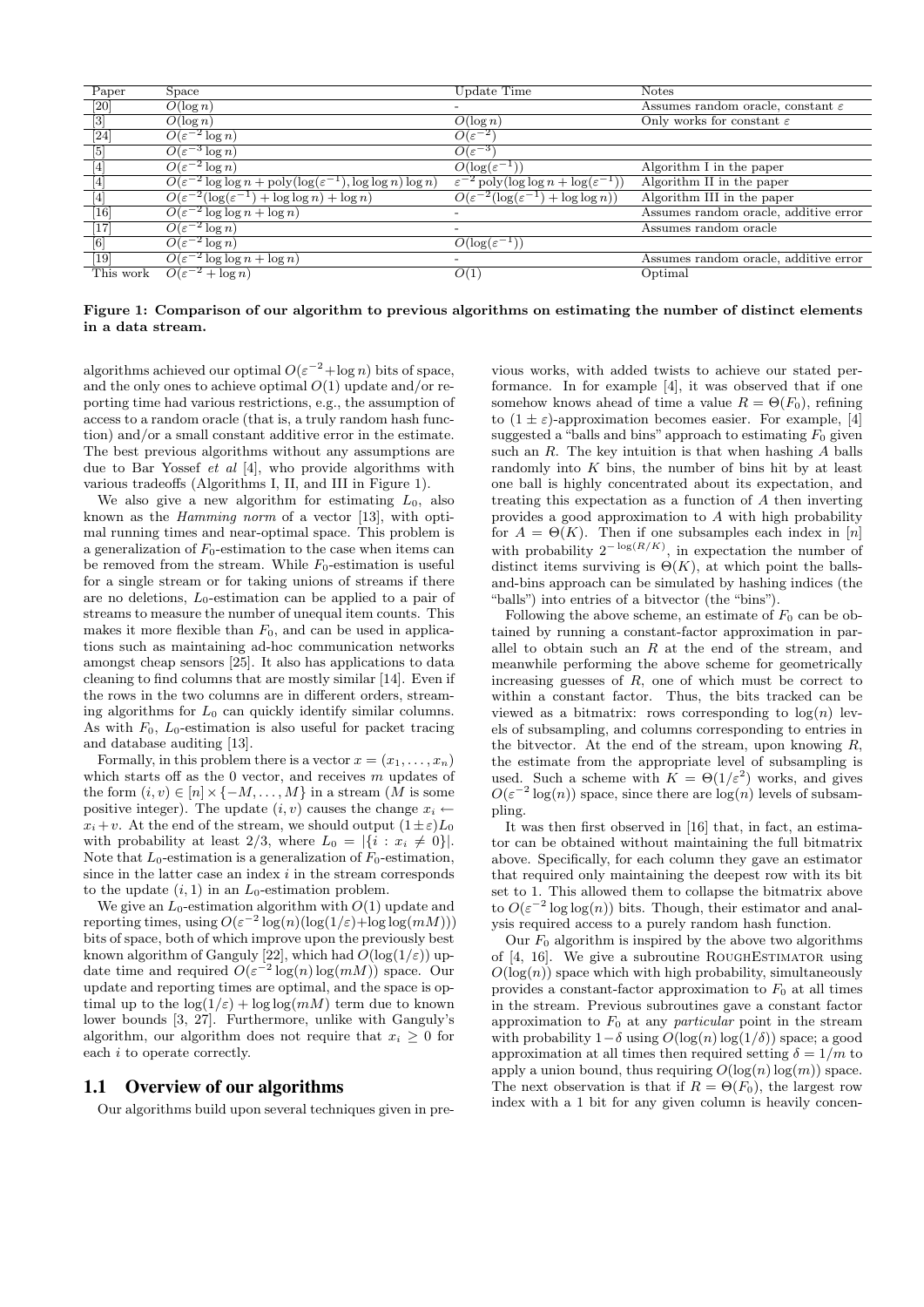trated around the value  $\log(F_0/K)$ . Thus, if we *bitpack* the K counters and store their offsets from  $log(R/K)$ , we expect to only use  $O(K)$  space for all counters combined. Whenever R changes, we update all our offsets.

There are of course obvious obstacles in obtaining  $O(1)$ running times, such as the occasional need to decrement all  $K$  counters (when  $R$  increases), or to locate the starting position of a counter in a bitpacked array when reading and writing entries. For the former, we use a "variable-bitlength array" data structure [7], and for the latter we use an approach inspired by the technique of deamortization of global rebuilding (see [29, Ch. 5]). Furthermore, we analyze our algorithm without assuming a truly random hash function, and show that a combination of fast  $k$ -wise independent hash functions [35] and uniform hashing [31] suffice to have sufficient concentration in all probabilistic events we consider.

Our  $L_0$ -estimation algorithm also uses subsampling and a balls-and-bins approach, but needs a different subroutine for obtaining the value R, and for representing the bitmatrix. Specifically, if one maintains each bit as a counter and tests for the counter being non-zero, frequencies of opposite sign may cancel to produce 0 and give false negatives. We instead store the dot product of frequencies in each counter with a random vector over a suitably large finite field. We remark that Ganguly's algorithm [22] is also based on a balls-andbins approach, but on viewing the number of bins hit by exactly one ball (and not at least one ball), and the source of his algorithm's higher complexity stems from technical issues related to this difference.

#### 1.2 Preliminaries

Throughout this paper, all space bounds are given in bits. We always use  $m$  to denote stream length and  $[n]$  to denote the universe (the notation [n] represents  $\{1, \ldots, n\}$ ). Without loss of generality, we assume *n* is a power of 2, and  $\varepsilon \leq \varepsilon_0$ for some fixed constant  $\varepsilon_0 > 0$ . In the case of  $L_0$ , M denotes an upper bound on the magnitude of updates to the  $x_i$ . We use the standard word RAM model, and running times are measured as the number of standard machine word operations (integer arithmetic, bitwise operations, and bitshifts). We assume a word size of at least  $\Omega(\log(nmM))$  bits to be able to manipulate counters and indices in constant time.

For reals  $A, B, \varepsilon > 0$ , we use the notation  $A = (1 \pm \varepsilon)B$ to denote that  $A \in [(1-\varepsilon)B,(1+\varepsilon)B]$ . We use  $\text{lsb}(x)$  to denote the (0-based index of) the least significant bit of a nonnegative integer  $x$  when written in binary. For example,  $\text{lsb}(6) = 1$ . We define  $\text{lsb}(0) = \log(n)$ . All our logarithms are base 2 unless stated otherwise. We also use  $\mathcal{H}_k(U, V)$ to denote some k-wise independent hash family of functions mapping U into V. Using known constructions [11], a random  $h \in \mathcal{H}_k(U, V)$  can be represented in  $O(k \log(|U| + |V|))$ bits when  $|U|$ ,  $|V|$  are powers of 2, and computed in the same amount of space. Also, henceforth, whenever we discuss picking an  $h \in \mathcal{H}_k(U, V)$ , it should be understood that h is being chosen as a random element of  $\mathcal{H}_k(U, V)$ .

When discussing  $F_0$ , for  $t \in [m]$  we use  $I(t)$  to denote  $\{i_1, \ldots, i_t\}$ , and define  $F_0(t) = |I(t)|$ . We sometimes use I to denote  $I(m)$  so that  $F_0 = F_0(m) = |I|$ . In the case of  $L_0$ estimation, we use  $I(t)$  to denote the i with  $x_i \neq 0$  at time t. For an algorithm which outputs an estimate  $F_0$  of  $F_0$ , we let  $\widetilde{F}_0(t)$  be its estimate after only seeing the first t updates (and similarly for  $L_0$ ). More generally, for any variable y

kept as part of the internal state of any of our algorithms, we use  $y(t)$  to denote the contents of that variable at time t.

Lastly, we analyze our algorithm without any idealized assumptions, such as access to a cryptographic hash function, or to a hash function which is truly random. Our analyses all take into account the space and time complexity required to store and compute the types of hash functions we use.

## 2. BALLS AND BINS WITH LIMITED IN-DEPENDENCE

In the analysis of the correctness of our algorithms, we require some understanding of the balls and bins random process with limited independence. We note that [4] also required a similar analysis, but was only concerned with approximately preserving the expectation under bounded independence whereas we are also concerned with approximately preserving the variance. Specifically, consider throwing a set of  $A$  balls into  $K$  bins at random and wishing to understand the random variable  $X$  being the number of bins receiving at least one ball. This balls-and-bins random process can be modeled by choosing a random hash function  $h \in \mathcal{H}_A([A], [K]),$  i.e. h acts fully independently on the A balls, and letting  $X = |i \in [K] : h^{-1}(i) \neq \emptyset|$ . When analyzing our  $F_0$  algorithm, we require an understanding of how X behaves when  $h \in \mathcal{H}_k([A],[K])$  for  $k \ll A$ .

Henceforth, we let  $X_i$  denote the random variable indicating that at least one ball lands in bin  $i$  under a truly random hash function h, so that  $X = \sum_{i=1}^{K} X_i$ .

The following fact is standard.

FACT 1. 
$$
\mathbf{E}[X] = K\left(1 - \left(1 - \frac{1}{K}\right)^A\right)
$$

The proof of the following lemma is deferred to the full version due to space constraints.

LEMMA 1. If  $100 \le A \le K/20$ , then  $Var[X] < 4A^2/K$ .

We now state a lemma that  $k$ -wise independence for small k suffices to preserve  $\mathbf{E}[X]$  to within  $1 \pm \varepsilon$ , and to preserve **Var**[X] to within an additive  $\varepsilon^2$ . We note that item (1) in the following lemma was already shown in [4, Lemma 1] but with a stated requirement of  $k = \Omega(\log(1/\varepsilon))$ , though their proof actually seems to only require  $k = \Omega(\log(1/\varepsilon)) \log \log(1/\varepsilon)$ . Our proof of item  $(1)$  also only requires this k, but we require dependence on  $K$  in our proof of item  $(2)$ . The proof of the following lemma is in Section A.1, and is via approximate inclusion-exclusion.

LEMMA 2. There exists some constant  $\varepsilon_0$  such that the following holds for  $\varepsilon \leq \varepsilon_0$ . Let A balls be mapped into K bins using a random  $h \in \mathcal{H}_{2(k+1)}([A],[K])$ , where  $k =$  $c \log(K/\varepsilon) / \log \log(K/\varepsilon)$  for a sufficiently large constant  $c >$ 0. Suppose  $1 \leq A \leq K$ . For  $i \in [K]$ , let  $X'_i$  be an indicator variable which is 1 if and only if there exists at least one ball mapped to bin i by h. Let  $X' = \sum_{i=1}^K X'_i$ . Then the following hold:

$$
(1). \ |\mathbf{E}[X'] - \mathbf{E}[X]| \le \varepsilon \mathbf{E}[X]
$$

(2). 
$$
Var[X'] - Var[X] \leq \varepsilon^2
$$

We now give a consequence of the above lemma.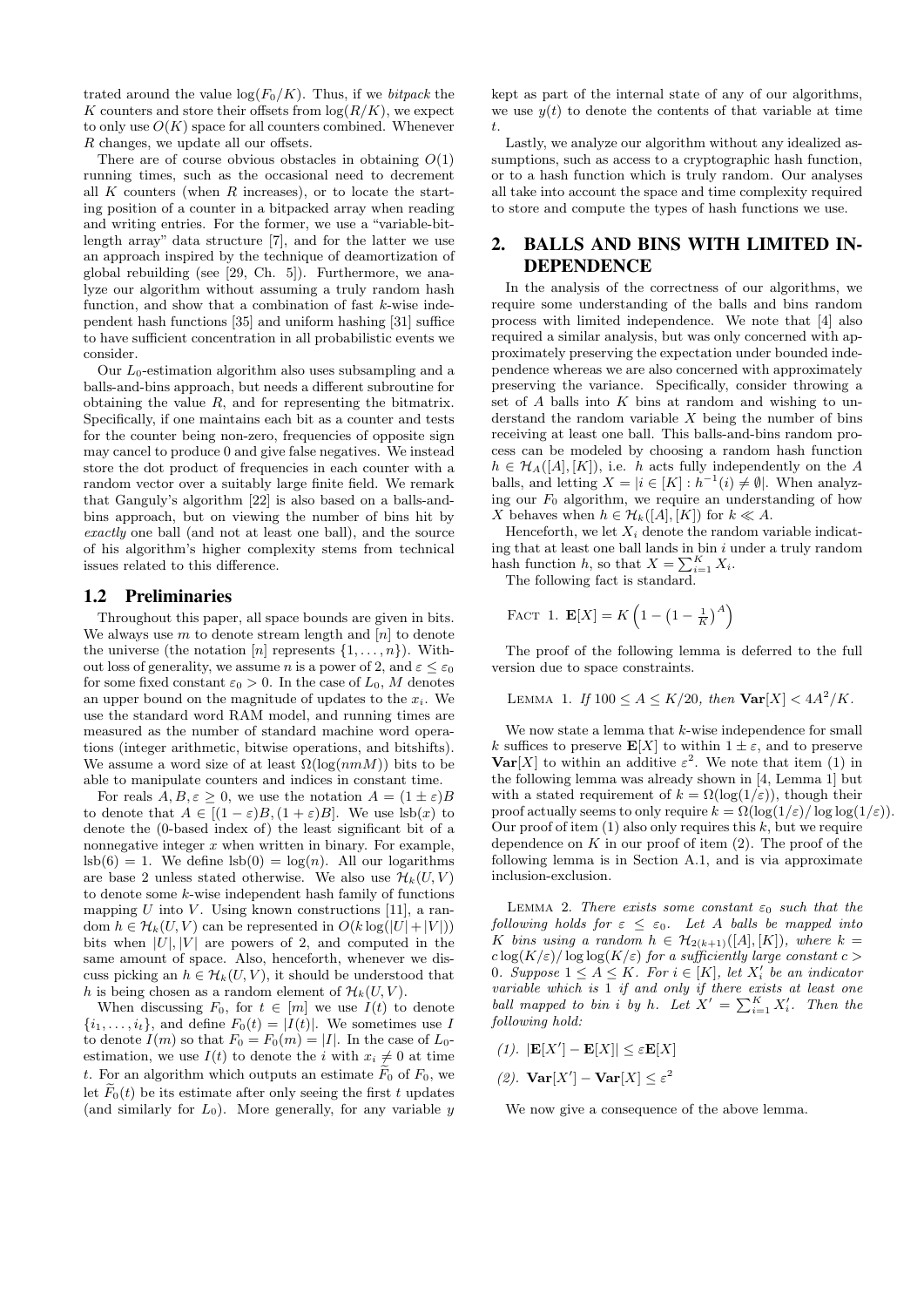LEMMA 3. There exists a constant  $\varepsilon_0$  such that the following holds. Let  $X'$  be as in Lemma 2, and also assume  $100 \leq A \leq K/20$  with  $K = 1/\varepsilon^2$  and  $\varepsilon \leq \varepsilon_0$ . Then

$$
\mathbf{Pr}[|X' - \mathbf{E}[X]| \le 8\varepsilon \mathbf{E}[X]| \ge 4/5
$$

. Proof. Observe that

$$
\mathbf{E}[X] \ge (1/\varepsilon^2) \left( 1 - \left( 1 - A\varepsilon^2 + \binom{A}{2} \varepsilon^4 \right) \right)
$$
  
=  $(1/\varepsilon^2) \left( A\varepsilon^2 - \binom{A}{2} \varepsilon^4 \right)$   
 $\ge (39/40)A,$ 

since  $A \leq 1/(20\varepsilon^2)$ .

By Lemma 2 we have  $\mathbf{E}[X'] \geq (1 - \varepsilon) \mathbf{E}[X] > (9/10)A$ , and additionally using Lemma 1 we have that  $Var[X'] \leq$  $\text{Var}[X] + \varepsilon^2 \leq 5\varepsilon^2 A^2$ . Set  $\varepsilon' = 7\varepsilon$ . Applying Chebyshev's inequality,

$$
\begin{aligned} \mathbf{Pr}[|X' - \mathbf{E}[X']| &\ge (10/11)\varepsilon' \mathbf{E}[X']] \\ &\le \mathbf{Var}[X'] / ((10/11)^2(\varepsilon')^2 \mathbf{E}^2[X']) \\ &\le 5 \cdot A^2 \varepsilon^2 / ((10/11)^2(\varepsilon')^2 (9/10)^2 A^2) \\ &\lt (13/2)\varepsilon^2 / (10\varepsilon'/11)^2 \\ &\lt 1/5 \end{aligned}
$$

Thus, with probability at least 1/5, by the triangle inequality and Lemma 2 we have  $|X' - \mathbf{E}[X]| \leq |X' - \mathbf{E}[X']| +$  $|\mathbf{E}[X'] - \mathbf{E}[X]| \leq 8\varepsilon \mathbf{E}[X].$ 

#### 3. F<sub>0</sub> ESTIMATION ALGORITHM

In this section we describe our  $F_0$ -estimation algorithm. Our algorithm requires, in part, a constant-factor approximation to  $F_0$  at every point in the stream in which  $F_0$  is sufficiently large. We describe a subroutine ROUGHESTI-MATOR in Section 3.1 which provides this, using  $O(\log(n))$ space, then we give our full algorithm in Section 3.2.

We remark that the algorithm we give in Section 3.2 is space-optimal, but is not described in a way that achieves  $O(1)$  worst-case update and reporting times. In Section 3.4, we describe modifications to achieve optimal running times while preserving space-optimality.

We note that several previous algorithms could give a constant-factor approximation to  $F_0$  with success probability  $2/3$  using  $O(log(n))$  space. To understand why our guarantees from ROUGHESTIMATOR are different, one should pay particular attention to the quantifiers. In previous algorithms, it was guaranteed that there exists a constant  $c > 0$ such that at any *particular* point  $t$  in the stream, with probability at least  $1 - \delta$  the output  $\tilde{F}_0(t)$  is in  $[F_0(t), cF_0(t)]$ , with the space used being  $O(\log(n) \log(1/\delta))$ . To then guarantee  $\tilde{F}_0(t) \in [F_0(t), cF_0(t)]$  for all  $t \in [m]$  with probability 2/3, one should set  $\delta = 1/(3m)$  to then union bound over all t, giving an overall space bound of  $O(\log(n) \log(m))$ . Meanwhile, in our subroutine ROUGHESTIMATOR, we ensure that with probability  $2/3$ ,  $\widetilde{F}_0(t) \in [F_0(t), cF_0(t)]$  for all  $t \in [m]$ simultaneously, and the overall space used is  $O(\log(n))$ .

#### 3.1 RoughEstimator

We now show that ROUGHESTIMATOR (Figure 2) with probability  $1 - o(1)$  (as  $n \to \infty$ ) outputs a constant-factor

approximation to  $F_0(t)$  for every t in which  $F_0(t)$  is sufficiently large. That is, if our estimate of  $F_0(t)$  is  $\widetilde{F}_0(t)$ ,

$$
\mathbf{Pr}[\forall t \in [m] \text{ s.t. } F_0 \ge K_{\text{RE}}, \ \widetilde{F}_0(t) = \Theta(F_0(t))] = 1 - o(1),
$$

where  $K_{\text{RE}}$  is as in Figure 2.

THEOREM 1. With probability  $1 - o(1)$ , the output  $\tilde{F}_0$  of ROUGHESTIMATOR satisfies  $F_0(t) \leq \widetilde{F}_0(t) \leq 8F_0(t)$  for every  $t \in [m]$  with  $F_0(t) \geq K_{\text{RE}}$  simultaneously. The space used is  $O(\log(n))$ .

PROOF. We first analyze space. The counters in total take  $O(K_{\text{RE}} \log \log(n)) = O(\log(n))$  bits. The hash functions  $h_1^j, h_2^j$  each take  $O(\log(n))$  bits. The hash functions  $h_3^j$  take  $O(K_{\text{RE}} \log(K_{\text{RE}})) = O(\log(n))$  bits.

We now analyze correctness.

LEMMA 4. For any fixed point t in the stream with  $F_0(t) \ge$  $K_{\text{RE}}$ , and fixed  $j \in [3]$ , with probability  $1 - O(1/K_{\text{RE}})$  we have  $F_0(t) \leq \widetilde{F}_0^j(t) \leq 4F_0(t)$ .

PROOF. The algorithm ROUGHESTIMATOR of Figure 2 can be seen as taking the median output of three instantiations of a subroutine, where each subroutine has  $K_{\text{RE}}$ counters  $C_1, \ldots, C_{K_{\text{RE}}}$ , hash functions  $h_1, h_2, h_3$ , and defined quantities  $T_r(t) = |\{i : C_i(t) \geq r\}|$ , where  $C_i(t)$  is the state of counter  $C_i$  at time t. We show that this subroutine outputs a value  $F_0(t) \in [F_0(t), 4F_0(t)]$  with probability  $1 - O(1/K_{\text{RE}}).$ 

Define  $I_r(t) \subseteq I(t)$  as the set of  $i \in I(t)$  with  $\text{lsb}(h_1(i))$  ≥ r. Note  $|I_r(t)|$  is a random variable, and

$$
\mathbf{E}[|I_r(t)|] = \frac{F_0(t)}{2^r}, \, \mathbf{Var}[|I_r(t)|] = \frac{F_0(t)}{2^r} - \frac{F_0(t)}{2^{2r}} \le \mathbf{E}[|I_r(t)|],
$$

with the latter using 2-wise independence of  $h_1$ . Then by Chebyshev's inequality,

$$
\mathbf{Pr}\left[\left||I_r(t)| - \frac{F_0(t)}{2^r}\right| \ge q \cdot \frac{F_0(t)}{2^r}\right] \le \frac{1}{q^2 \cdot \mathbf{E}[|I_r(t)|]}.\tag{1}
$$

Since  $F_0(t) \geq K_{\text{RE}}$ , there exists an  $r' \in [0, \log n]$  such that  $K_{\text{RE}}/2 \leq \mathbf{E} [|I_{r'}(t)|] < K_{\text{RE}}$ . We condition on the event  $\mathcal{E}$ that  $K_{\text{RE}}/3 \leq I_{r'}(t) \leq 4K_{\text{RE}}/3$ , and note

$$
\mathbf{Pr}[\mathcal{E}] = 1 - O(1/K_{\text{RE}})
$$

by Eq. (1). We also condition on the event  $\mathcal{E}'$  that for all  $r'' > r' + 1$ ,  $I_{r''}(t) \leq 7K_{RE}/24$ . Applying Eq. (1) with  $r = r' + 2$  and using that  $I_{r+1}(t) \subseteq I_r(t)$ ,

$$
\mathbf{Pr}[\mathcal{E}'] \ge 1 - O(1/K_{\text{RE}}).
$$

We now define two more events. The first is the event  $\mathcal{E}''$  that  $T_{r'}(t) \geq \rho K_{\text{RE}}$ . The second is the event  $\mathcal{E}'''$  that  $T_{r''}(t) < \rho K_{\text{RE}}$  for all  $r'' > r' + 1$ . Note that if  $\mathcal{E}'' \wedge \mathcal{E}'''$ holds, then  $F_0(t) \leq \dot{F}_0(t) \leq 4F_0(t)$ . We now show that these events hold with large probability.

Define the event A that the indices in  $I_{r'}(t)$  are perfectly hashed under  $h_2$ , and the event  $A'$  that the indices in  $I_{r'+2}(t)$  are perfectly hashed under  $h_2$ . Then

$$
\Pr[\mathcal{A} \mid \mathcal{E}] \ge 1 - O(1/K_{\text{RE}}).
$$

and similarly for  $Pr[\mathcal{A}' | \mathcal{E}']$ .

Note that, conditioned on  $\mathcal{E} \wedge \mathcal{A}$ ,  $T_{r'}(t)$  is distributed exactly as the number of non-empty bins when throwing  $|I_{r'}(t)|$  balls uniformly at random into  $K_{\text{RE}}$  bins. This is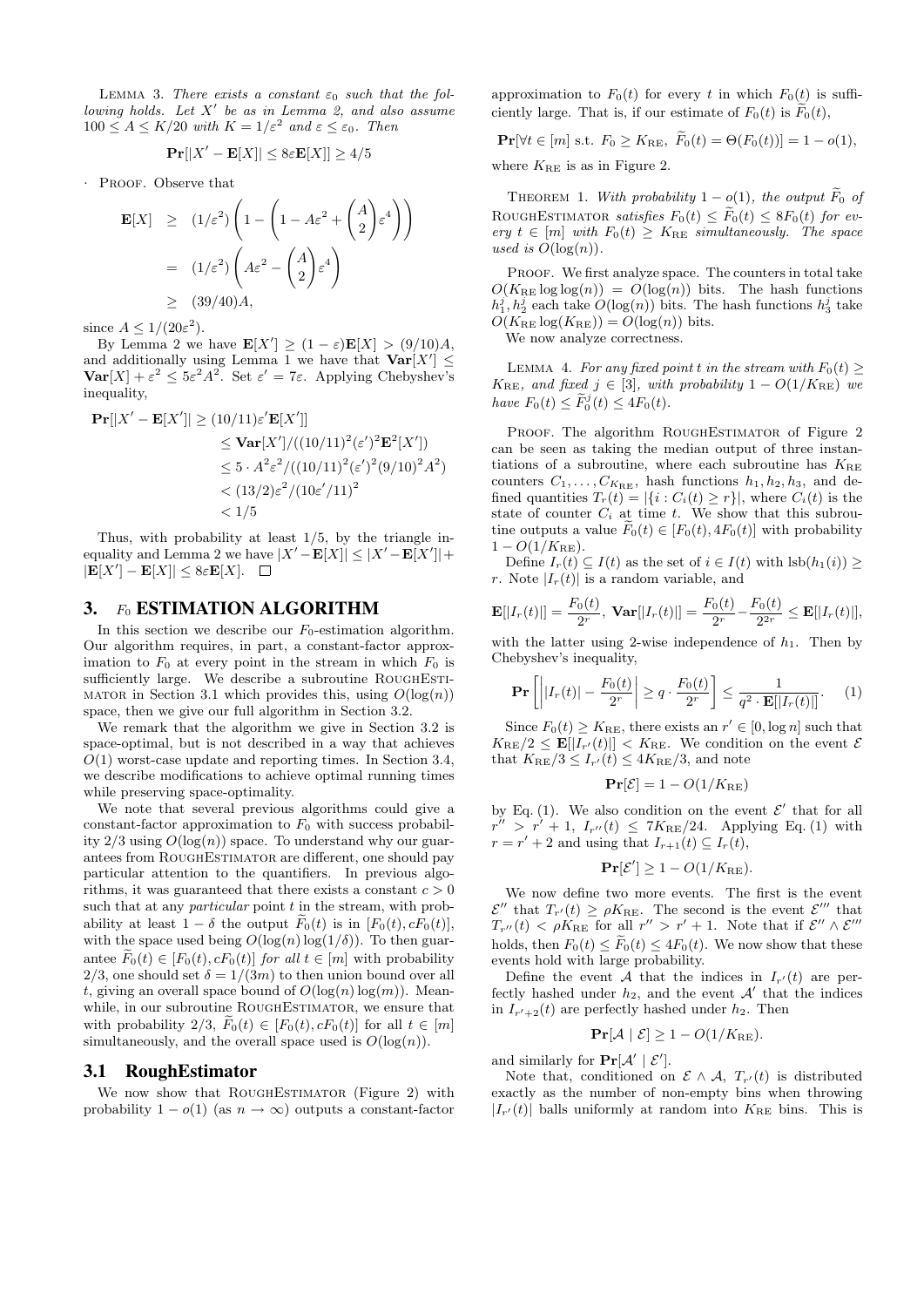1. Set  $K_{\text{RE}} = \max\{8, \log(n) / \log \log(n)\}.$ 2. Initialize  $3K_{\text{RE}}$  counters  $C_1^j, \ldots, C_{K_{\text{RE}}}^j$  to  $-1$  for  $j \in [3]$ . 3. Pick random  $h_1^j \in \mathcal{H}_2([n], [0, n-1]), h_2^j \in \mathcal{H}_2([n], [K_{\text{RE}}^3]), h_3^j \in \mathcal{H}_{2K_{\text{RE}}}([K_{\text{RE}}^3], [K_{\text{RE}}])$  for  $j \in [3]$ . 4. **Update(i):** For each  $j \in [3]$ , set  $C_j^j$ .  $\sum_{h_3^j(h_2^j(i))}^j \leftarrow \max \left\{ C_h^j \right\}$  $\left\{ \begin{matrix} h_2^j(h_2^j(i)) \end{matrix}, \operatorname{lsb}(h_1^j(i)) \right\}.$ 5. **Estimator:** For integer  $r \geq 0$ , define  $T_r^j = |\{i : C_i^j \geq r\}|$ . For the largest  $r = r^*$  with  $T_r^j \ge \rho K_{\text{RE}}$ , set  $\widetilde{F}_0^j = 2^{r^*} K_{\text{RE}}$ . If no such r exists,  $\widetilde{F}_0^j = -1$ . Output  $\widetilde{F}_0 = \text{median}\{\widetilde{F}_0^1, \widetilde{F}_0^2, \widetilde{F}_0^3\}.$ 

Figure 2: RoughEstimator pseudocode. With probability  $1-o(1)$ ,  $\widetilde{F}_0(t) = \Theta(F_0(t))$  at every point t in the stream for which  $F_0(t) \geq K_\mathrm{RE}$ . The value  $\rho$  is .99 ·  $(1-e^{-1/3})$ .

because, conditioned on  $\mathcal{E} \wedge \mathcal{A}$ , there are no collisions of members of  $I_{r'}(t)$  under  $h_2$ , and the independence of  $h_3$  is larger than  $|I_{r'}(t)|$ . Thus,

$$
\mathbf{E}[T_{r'}(t) | \mathcal{E} \wedge \mathcal{A}] = \left(1 - \left(1 - \frac{1}{K_{\mathrm{RE}}}\right)^{|I_{r'}(t)|}\right)K_{\mathrm{RE}}.
$$

The same argument applies for the conditional expectation  $\mathbf{E}[T_{r''}(t) | \mathcal{E}' \wedge \mathcal{A}']$  for  $r'' > r' + 1$ . Call these conditional expectations  $E_r$ . Then since  $(1-1/n)/e \leq (1-1/n)^n \leq 1/e$ for all real  $n \geq 1$  (see Proposition B.3 of [28]), we have that  $E_r/K_{\text{RE}}$  lies in the interval

$$
\left[ \left( 1 - e^{-\frac{|I_r(t)|}{K_{\text{RE}}}} \right), \left( 1 - e^{-\frac{|I_r(t)|}{K_{\text{RE}}}} \left( 1 - \frac{1}{K_{\text{RE}}} \right)^{\frac{|I_r(t)|}{K_{\text{RE}}}} \right) \right]
$$

Thus for  $r'' > r' + 1$ ,

$$
E_{r''} \le \left(1 - e^{-7/24} \left(1 - \frac{1}{K_{\text{RE}}}\right)^{7/24}\right) K_{\text{RE}}, \text{ and}
$$
  
 $E_{r'} \ge \left(1 - e^{-1/3}\right) K_{\text{RE}}.$ 

A calculation shows that  $E_{r''}$  < .99 $E_{r'}$  since  $K_{\text{RE}} \geq 8$ .

By negative dependence in the balls and bins random process (see [15]), the Chernoff bound applies to  $T_r(t)$  and thus

$$
\mathbf{Pr}\left[\left|T_{r'}(t) - E_{r'}\right| \ge \epsilon E_{r'} \mid \mathcal{E} \wedge \mathcal{A}\right] \le 2e^{-\epsilon^2 E_{r'}/3}
$$

for any  $\epsilon > 0$ , and thus by taking  $\epsilon$  a small enough constant,

$$
\mathbf{Pr}[\mathcal{E}'' \mid \mathcal{E} \land \mathcal{A}] \ge 1 - e^{-\Omega(K_{\text{RE}})}.
$$

We also have, for  $r'' > r' + 1$ ,

$$
\mathbf{Pr}[\mathcal{E}'''\mid \mathcal{E}' \wedge \mathcal{A}'] = \mathbf{Pr}\left[T_{r''}(t) \ge \rho K_{\text{RE}} \mid \mathcal{E}' \wedge \mathcal{A}'\right] \ge 1 - e^{-\Omega(K_{\text{RE}})}.
$$

Thus, overall,

$$
\begin{array}{rcl}\n\mathbf{Pr}[\mathcal{E}'' \wedge \mathcal{E}'''] & \geq & \mathbf{Pr}[\mathcal{E}'' \wedge \mathcal{E}'' \wedge \mathcal{E} \wedge \mathcal{E}' \wedge \mathcal{A} \wedge \mathcal{A}'] \\
& \geq & \mathbf{Pr}[\mathcal{E}'' \wedge \mathcal{E} \wedge \mathcal{A}] + \mathbf{Pr}[\mathcal{E}'' \wedge \mathcal{E}' \wedge \mathcal{A}'] - 1 \\
& = & \mathbf{Pr}[\mathcal{E}'' \mid \mathcal{E} \wedge \mathcal{A}] \cdot \mathbf{Pr}[\mathcal{A} \mid \mathcal{E}] \cdot \mathbf{Pr}[\mathcal{E}] \\
& & \quad + \mathbf{Pr}[\mathcal{E}''' \mid \mathcal{E}' \wedge \mathcal{A}'] \cdot \mathbf{Pr}[\mathcal{A}' \mid \mathcal{E}'] \cdot \mathbf{Pr}[\mathcal{E}'] \\
& & \quad -1 \\
& \geq & 1 - O(1/K_{\mathrm{RE}})\n\end{array}
$$

 $\Box$ 

Now, note that for any  $t \in [m]$ , if  $\widetilde{F}_0^j(t)$  is a 4-approximation to  $F_0(t)$  for at least two values of j, then  $\widetilde{F}_0(t) \in [F_0(t), 4F_0(t)]$ . Thus by Lemma 4,  $\widetilde{F}_0(t) \in [F_0(t), 4F_0(t)]$  with probability  $1 - O(1/K_{\text{RE}}^2)$ . Let  $t_r$  be the first time in the stream when  $F_0(t_r) = 2^r$  (if no such time exists, let  $t_r = \infty$ ). Then by a union bound, our estimate of  $\widetilde{F}_0(t_r)$  is in  $[F_0(t_r), 4F_0(t_r)]$  at all  $t_r$  for  $r \in [0, \log n]$  with probability  $1-O(\log(n)/K_{\text{RE}}^2)$  $1-\varrho(1)$ . Now, observe that our estimates  $\widetilde{F}_0(t)$  can only ever increase with t. Thus, if our estimate is in  $[F_0(t_r), 4F_0(t_r)]$ at all points  $t_r$ , then it is in  $[F_0(t), 8F_0(t)]$  for all  $t \in [m]$ . This concludes our proof.

#### 3.2 Full algorithm

In this section we analyze our main algorithm (Figure 3), which  $(1 \pm O(\varepsilon))$ -approximates  $F_0$  with 11/20 probability. We again point out that the implementation described in Figure 3 is not our final algorithm which achieves  $O(1)$  update and reporting times; the final optimal algorithm is a modification of Figure 3, described in Section 3.4. We assume throughout that  $F_0 \geq K/32$  and deal with the case of small  $F_0$  in Section 3.3. The space used is  $O(\varepsilon^{-2} + \log(n))$ bits. Note that the  $5/8$  can be boosted to  $1 - \delta$  for arbitrary  $\delta > 0$  by running  $O(\log(1/\delta))$  instantiations of our algorithm in parallel and returning the median estimate of  $F_0$ . Also, the  $O(\varepsilon)$  term in the error guarantee can be made  $\varepsilon$  by running the algorithm with  $\varepsilon' = \varepsilon / C$  for a sufficiently large constant C. Throughout this section we without loss of generality assume  $n$  is larger than some constant  $n_0$ , and  $1/\varepsilon^2 \geq C \log(n)$  for a constant C of our choice, and is a power of 2. If one desires a  $(1 \pm \varepsilon)$ -approximation for  $\varepsilon > 1/\sqrt{C \log(n)}$ , we simply run our algorithm with  $\varepsilon = 1/\sqrt{C \log(n)}$ , which worsens our promised space bound by at most a constant factor.

The algorithm of Figure 3 works as follows. We maintain  $K = 1/\varepsilon^2$  counters  $C_1, \ldots, C_K$  as well as three values A, b, est. Each index is hashed to some level between 0 and  $log(n)$ , based on the least significant bit of its hashed value, and is also hashed to one of the counters. Each counter maintains the deepest level of an item that was hashed to it. Up until this point, this information being kept is identical as in the LogLog [16] and HyperLogLog [19] algorithms (though our analysis will not require that the hash functions be truly random). The value A keeps track of the amount of storage required to store all the  $C_i$ , and our algorithm fails if this value ever becomes much larger than a constant times  $K$  (which we show does not happen with large probability).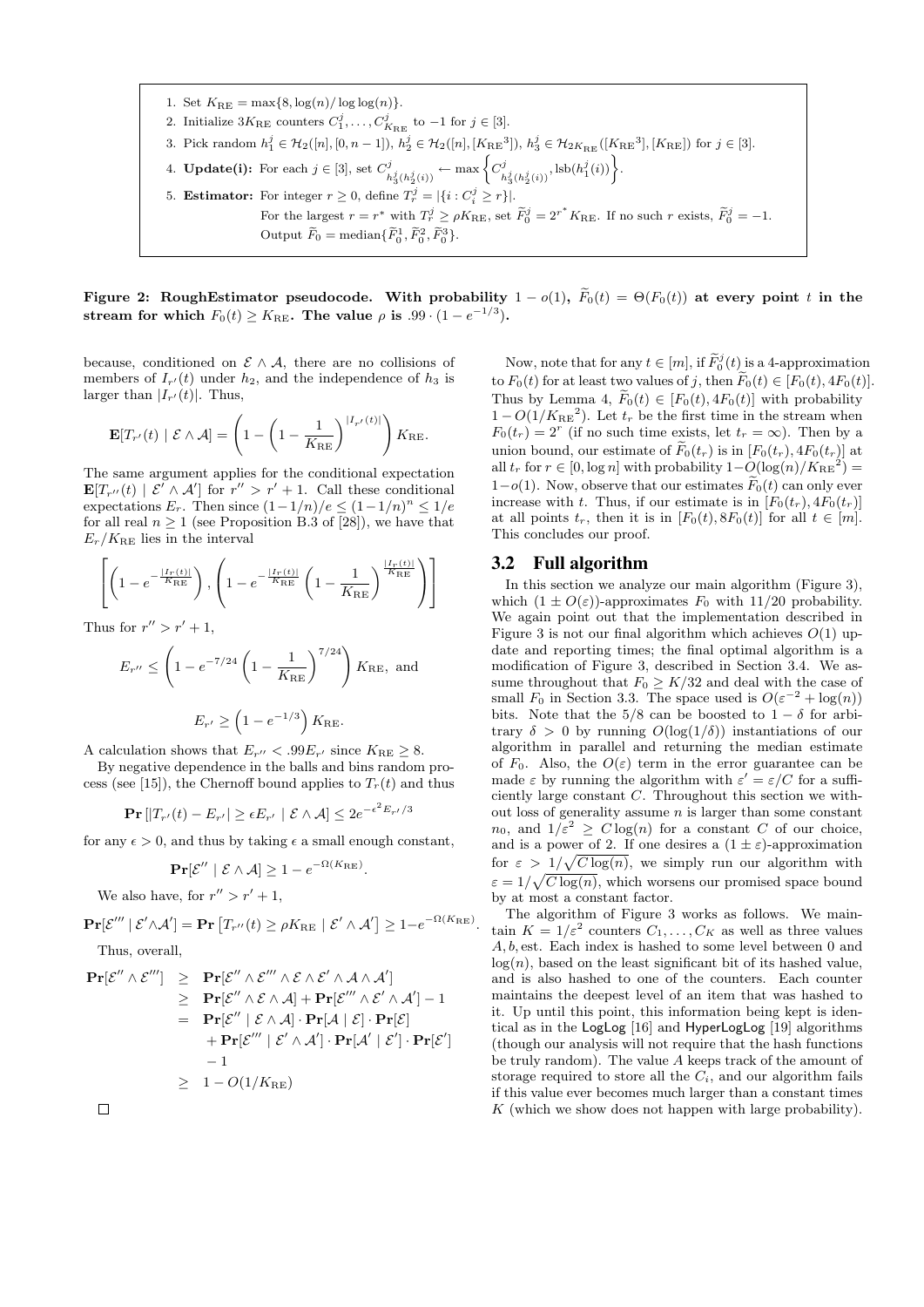

Figure 3:  $F_0$  algorithm pseudocode. With probability 11/20,  $\widetilde{F}_0 = (1 \pm O(\varepsilon))F_0$ .

The value est is such that  $2^{\text{est}}$  is a  $\Theta(1)$ -approximation to  $F_0$ , and is obtained via ROUGHESTIMATOR, and b is such that we expect  $F_0(t)/2^b$  to be  $\Theta(K)$  at all points t in the stream. Each  $C_i$  then actually holds the *offset* (from b) of the deepest level of an item that was hashed to it; if no item of level b or deeper hashed to  $C_i$ , then  $C_i$  stores  $-1$ . Furthermore, the counters are bitpacked so that  $C_i$  only requires  $O(1 + \log(C_i))$  bits of storage (Section 3.4 states a known data structure which allows the bitpacked  $C_i$  to be stored in a way that supports efficient reads and writes).

THEOREM 2. The algorithm of Figure 3 uses  $O(\varepsilon^{-2} +$  $log(n)$  space.

PROOF. The hash functions  $h_1, h_2$  each require  $O(\log(n))$ bits to store. The hash function  $h_3$  takes  $O(k \log(K))$  =  $O(\log^2(1/\varepsilon))$  bits. The value b takes  $O(\log \log n)$  bits. The value A never exceeds the total number of bits to store all counters, which is  $O(\varepsilon^{-2} \log(n))$ , and thus A can be represented in  $O(\log(1/\varepsilon) + \log \log(n))$  bits. The counters  $C_i$ never in total consume more than  $O(1/\varepsilon^2)$  bits by construction, since we output FAIL if they ever would.  $\square$ 

THEOREM 3. The algorithm of Figure 3 outputs a value which is  $(1 \pm O(\varepsilon))F_0$  with probability at least  $11/20$  as long as  $F_0 \geq K/32$ .

PROOF. Let  $\widetilde{F}_0^{\text{RE}}(t)$  be the estimate of  $F_0$  offered by RE at time t. Throughout this proof we condition on the event  $\mathcal{E}$  that  $F_0(t) \leq \widetilde{F}_0^{\text{RE}}(t) \leq 8F_0(t)$  for all  $t \in [m]$ , which occurs with probability  $1 - o(1)$  by Theorem 1.

We first show that the algorithm does not output FAIL with large probability. Note  $\tilde{A}$  is always  $\sum_{i=1}^{K} \lceil \log(C_i + 2) \rceil$ , and we must thus show that with large probability this quantity is at most  $3K$  at all points in the stream. Let  $A(t)$  be the value of A at time t (before running steps  $(a)-(c)$ ), and similarly define  $C_j(t)$ . We condition on the randomness used by RE, which is independent from the remaining parts of the algorithm. Let  $t_1, \ldots, t_{r-1}$  be the points in the stream where the output of RE changes, i.e  $\widetilde{F}_0^{\text{RE}}(t_j - 1) \neq \widetilde{F}_0^{\text{RE}}(t_j)$ for all  $j \in [r-1]$ , and define  $t_r = m$ . We note that  $A(t)$ 

takes on its maximum value for  $t = t_j$  for some  $j \in [r]$ , and thus it suffices to show that  $A(t_j) \leq 3K$  for all  $j \in [r]$ . We furthermore note that  $r \leq \log(n) + 3$  since  $\widetilde{F}_0^{\text{RE}}(t)$  is weakly increasing, only increases in powers of 2, and is always between 1 and  $8F_0 \leq 8n$  given that  $\mathcal E$  occurs. Now,

$$
A(t) \leq K + \sum_{i=1}^{K} \log(C_i(t) + 2)
$$
  

$$
\leq K + K \cdot \log\left(\frac{\sum_{i=1}^{K} C_i(t)}{K} + 2\right)
$$

with the last inequality using concavity of the logarithm and Jensen's inequality. It thus suffices to show that, with large probability,  $\sum_{i=1}^{K} C_i(t_j) \leq 2K$  for all  $j \in [r]$ .

Fix some  $\overline{t} = t_j$  for  $j \in [r]$ . For  $i \in I(t)$ , let  $X_i(t)$  be the random variable max P  ${-1, \text{lsb}(h_1(i)) - b}, \text{ and let } X(t) =$  $\sum_{i\in I(t)} X_i(t)$ . Note  $\sum_{i=1}^K C_i(t) \le X(t)$ , and thus it suffices to lower bound  $Pr[X(t) \leq 2K]$ .

We have that  $X_i(t)$  equals s with probability  $1/2^{b+s+1}$  for  $0 \leq s < \log(n) - b$ , equals  $\log(n) - b$  with probability  $1/n$ , and equals −1 with the remaining probability mass. Thus

$$
\mathbf{E}[X(t)] \le F_0(t) \cdot \left(1/n + \sum_{s=0}^{\log(n)-b-1} 2^{-(b+s+1)}\right) = F_0(t)/2^b.
$$

Furthermore, by choice of  $h_1$  the  $X_i(t)$  are pairwise independent, and thus  $\text{Var}[X(t)] \leq \mathbf{E}[X(t)]$  since  $\text{Var}[X_i(t)] \leq$  $\mathbf{E}[X_i(t)]$ . Then by Chebyshev's inequality,

$$
\mathbf{Pr}[X(t) > 2K] < \frac{F_0(t)}{2^b \cdot (2K - F_0(t)/2^b)^2}
$$

Conditioned on  $\mathcal{E}, K/256 \leq F_0(t)/2^b \leq K/32$ , implying the above probability is at most  $1/(32K)$ . Then by a union bound over all  $t_j$  for  $j \in [r]$ , we have that  $X(t) \leq 2K$  for all  $j \in [r]$  with probability at least  $1 - r/(32K) \geq 1 - 1/32$  by our assumed upper bound on  $\varepsilon$ , implying we output FAIL with probability at most 1/32.

We now show that the output from Step 7 in Figure 3 is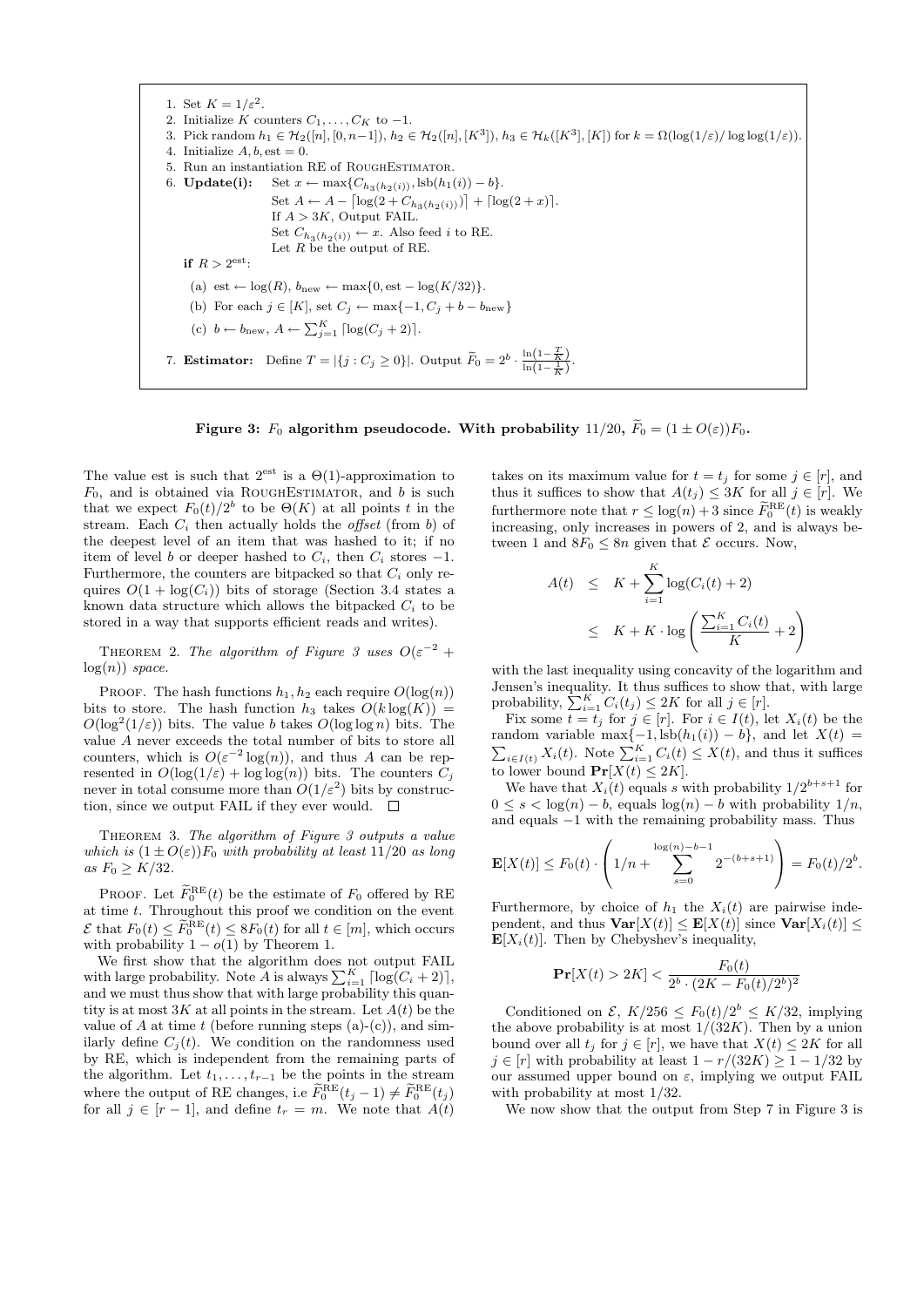$(1 \pm O(\varepsilon))F_0$  with probability 11/16. Let A be the algorithm in Figure 3, and let  $A'$  be the same algorithm, but without the third line in the update rule (i.e.,  $A'$  never outputs FAIL). We first show that the output  $\widetilde{F}_0$  of  $\mathcal{A}'$  is  $(1 \pm O(\varepsilon))F_0$  with probability 5/8. Let  $I_b$  be the set of indices  $i \in I$  such that  $\text{lsb}(i) \geq b$ . Then  $\mathbf{E}[|I_b|] = F_0/2^b$ , and  $\textbf{Var}[|I_b|] \leq \textbf{E}[|I_b|]$ , with the last inequality in part using pairwise independence of  $h_1$ . We note that conditioned on  $\mathcal{E}$ , we have

$$
K/256 \le \mathbf{E}[|I_b|] \le K/32
$$

Let  $\mathcal{E}'$  be the event that  $K/300 \leq |I_b| \leq K/20$ . Then by Chebyshev's inequality,

$$
\mathbf{Pr}[\mathcal{E}' \mid \mathcal{E}] \ge 1 - O(1/K) = 1 - o(1).
$$

Also, if we let  $\mathcal{E}''$  be the event that  $I_b$  is perfectly hashed under  $h_2$ , then pairwise independence of  $h_2$  gives

$$
\Pr[\mathcal{E}'' \mid \mathcal{E}'] \ge 1 - O(1/K) = 1 - o(1).
$$

Now, conditioned on  $\mathcal{E}' \wedge \mathcal{E}''$ , we have that T is a random variable counting the number of bins hit by at least one ball under a k-wise independent hash function, where there are  $B = |I_b|$  balls, K bins, and  $k = \Omega(\log(K/\varepsilon)) \log(\log(K/\varepsilon)).$ Then by Lemma 3,  $T = (1 \pm 8\varepsilon)(1 - (1 - 1/K)^B)K$  with  $4/5$ probability, in which case

$$
\ln(1 - T/K) = \ln((1 - 1/K)^{B} \pm 8\varepsilon(1 - (1 - 1/K)^{B}))
$$

Conditioned on  $\mathcal{E}'$ ,  $(1 - 1/K)^B = \Theta(1)$ , and thus the above is  $\ln((1 \pm O(\varepsilon))(1 - 1/K)^B) = B \ln(1 - 1/K) \pm O(\varepsilon)$  since  $ln(1 + x) = O(|x|)$  for  $|x| < 1/2$ , and thus

$$
\widetilde{F}_0 = B \cdot 2^b \pm O(\varepsilon \cdot 2^b K). \tag{2}
$$

Conditioned on  $\mathcal{E}$ , we have that  $2^b \leq 256F_0/K$ , and thus the error term in Eq. (2) is  $O(\varepsilon F_0)$ . Also,  $\mathbf{E}[B] = F_0/2^b$ , which is at least  $K/256$  conditioned on  $\mathcal E$ . Thus by pairwise independence of  $h_1$ , Chebyshev's inequality implies

$$
\mathbf{Pr}[|B - \mathbf{E}[B]| \ge c/\sqrt{K}] \le \frac{\mathbf{E}[B]}{(c^2/K) \cdot \mathbf{E}[B]^2} \le \left(\frac{16}{c}\right)^2
$$

since  $\text{Var}[B] \leq \mathbf{E}[B]$ , which we can make an arbitrarily small constant by setting c to be a large constant. Note that  $1/\sqrt{K}$  is just  $\varepsilon$ , and thus we have that  $B = (1 \pm O(\varepsilon))F_0/2^b$ with arbitrarily large constant probability.

Putting everything together, we have that, conditioned on  $\mathcal{E} \wedge \mathcal{E}' \wedge \mathcal{E}''$ ,  $\widetilde{F}_0 = (1 \pm O(\varepsilon))F_0$  with probability at least  $4/5 - \delta$  for any constant  $\delta > 0$  of our choice, e.g.  $\delta = 1/5$ . Since  $\mathbf{Pr}[\mathcal{E} \wedge \mathcal{E}' \wedge \mathcal{E}''] \ge 1 - o(1)$ , we thus have

$$
\Pr[\widetilde{F}_0 = (1 \pm O(\varepsilon))F_0] \ge 3/5 - o(1).
$$

Note our algorithm in Figure 3 succeeds as long as (1) we do not output FAIL, and (2)  $\widetilde{F}_0 = (1 \pm O(\varepsilon))F_0$ , and thus overall we succeed with probability at least  $1-\frac{2}{5}-o(1)-\frac{1}{32}$  $\frac{11}{20}$ .

#### 3.3 Handling small  $F_0$

In Section 3.2, we assumed that  $F_0 = \Omega(K)$  for  $K = 1/\varepsilon^2$ (specifically,  $F_0 \geq K/32$ ). In this subsection, we show how to deal with the case that  $F_0$  is small, by running a similar (but simpler) algorithm to that of Figure 3 in parallel.

The case  $F_0 < 100$  can be dealt with simply by keeping the first 100 distinct indices seen in the stream in memory, taking  $O(\log(n))$  space.

For the case  $F_0 \geq 100$  we can apply Lemma 3 as was done in the proof of Theorem 3. We maintain  $K' = 2K$ bits  $B_1, \ldots, B_{K'}$  in parallel, initialized to 0. When seeing an index  $i$  in the stream, in addition to carrying out Step 6 of Figure 3, we also set  $B_{h_3(h_2(i))}$  to 1 (h<sub>3</sub> can be taken to have range  $K' = 2K$ , and its evaluation can be taken modulo  $K$  when used in Figure 3 to have a size- $K$  range). Let  $t_0$  be the smallest  $t \in [m]$  with  $F_0(t) = K'/64$ , and  $t_1$ be the smallest  $t \in [m]$  with  $F_0(t) = K'/32$  (if no such  $t_i$ exist, set them to  $\infty$ ). Define  $T_B(t) = |\{i : B_i(t) = 1\}|$ , and define  $\widetilde{F}_0^B(t) = \ln(1 - T_B(t)/K')/\ln(1 - 1/K')$ . Then by similar calculations as in Theorem 3 and a union bound over  $t_0, t_1$ ,  $\mathbf{Pr}[\widetilde{F}_0^B(t_i) = (1 \pm O(\varepsilon))F_0(t_i)$  for  $i \in \{0, 1\}]$  is at least  $1 - 2 \cdot (1/5) - o(1) = 3/5 - o(1)$ . Noting that  $\widetilde{F}_0^B(t)$ monotonically increases with  $t$ , we can do the following: for t with  $\widetilde{F}_0^B(t) \geq K'/32 = K/16$ , we output the estimator from Figure 3; else, we output  $\widetilde{F}_0^B(t)$ . We summarize this section with the following theorem.

THEOREM 4. Let  $\delta > 0$  be any fixed constant, and  $\varepsilon > 0$ be given. There is a subroutine requiring  $O(\varepsilon^{-2} + \log(n))$ space which with probability  $1 - \delta$  satisfies the property that there is some  $t' \in [m]$  satisfying: (1) for any fixed  $t < t'$ ,  $(1 \pm O(\varepsilon))F_0$  is output, and (2) for any  $t \ge t'$  the subroutine outputs LARGE, and we are guaranteed  $F_0(t) \geq 1/(16\varepsilon^2)$ .

#### 3.4 Running time

In this subsection we discuss an implementation of our  $F_0$ algorithm in Figure 3 with  $O(1)$  update and reporting times. We first state a few theorems from previous works.

THEOREM 5 (BRODNIK [8], FREDMAN AND WILLARD [21]). The least and most significant bits of an integer fitting in a machine word can be computed in constant time.

The next two theorems give hash families which have strong independence properties while only requiring  $O(1)$ evaluation time (recall that the k-wise independent hash functions of Carter and Wegman require  $\Theta(k)$  evaluation time).

Theorem 6 (Pagh and Pagh [31, Theorem 1.1]). Let  $S \subseteq U = [u]$  be a set of  $z > 1$  elements, and let  $V = [v]$ , with  $1 < v \leq u$ . Suppose the machine word size is  $\Omega(\log(u))$ . For any constant  $c > 0$  there is word RAM algorithm that, using time  $\log(z) \log^{O(1)}(v)$  and  $O(\log(z) + \log \log(u))$  bits of space, selects a family  $H$  of functions from  $U$  to  $V$  (independent of  $S$ ) such that:

- 1. With probability  $1 O(1/z^c)$ , H is z-wise independent when restricted to S.
- 2. Any  $h \in \mathcal{H}$  can be represented by a RAM data structure using  $O(z \log(v))$  bits of space, and h can be evaluated in constant time after an initialization step taking  $O(z)$ time.

The following is a corollary of Theorem 2.16 in [35].

THEOREM 7 (SIEGEL [35]). Let  $U = [u]$  and  $V = [v]$ with  $u = v^c$  for some constant  $c \geq 1$ , where the machine word size is  $\Omega(\log(v))$ . Suppose one wants a k(v)-wise independent hash family  $H$  of functions mapping  $U$  to  $V$  for  $k(v) = v^{o(1)}$ . For any constant  $\epsilon > 0$  there is a randomized procedure for constructing such an H which succeeds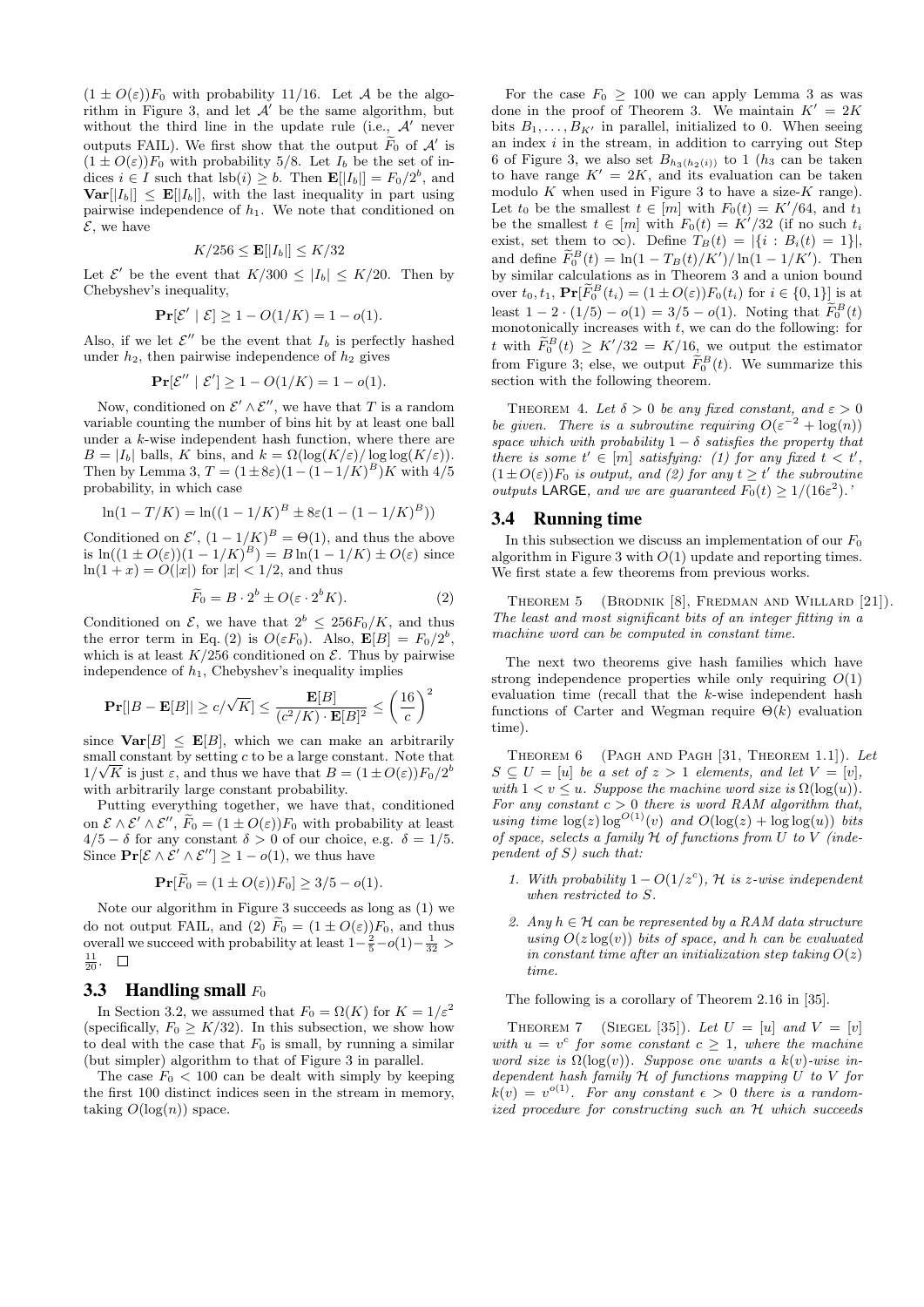with probability  $1 - 1/v^{\epsilon}$ , taking  $v^{\epsilon}$  bits of space. A random  $h \in \mathcal{H}$  can be selected using  $v^{\epsilon}$  bits of random seed, and h can be evaluated in  $O(1)$  time.

#### We now describe a fast version of ROUGHESTIMATOR.

LEMMA 5. ROUGHESTIMATOR can be implemented with  $O(1)$  worst-case update and reporting times, at the expense of only giving a 16-approximation to  $F_0(t)$  for every  $t \in [m]$ with  $F_0(t) \geq K_{\text{RE}}$ , for  $K_{\text{RE}}$  as in Figure 2.

PROOF. We first discuss update time. We replace each  $h_3^j$  with a random function from the hash family  $\mathcal H$  of Theorem 6 with  $z = 2K_{\text{RE}}$ ,  $u = K_{\text{RE}}^3$ ,  $v = K_{\text{RE}}$ . The constant c in Item 1 of Theorem 6 is chosen to be 1, so that each  $h_3^j$  is uniform on any given subset of z items of  $[u]$  with probability  $1-O(1/K_{\text{BE}})$ . Note that the proof of correctness of ROUGH-ESTIMATOR (Theorem 1) only relied on the  $h_3^j$  being uniform on some unknown set of  $4K_{\text{RE}}/3 < 2K_{\text{RE}}$  indices with probability  $1 - O(1/K_{\text{RE}})$  (namely, those indices in  $I_{r'}(t)$ ). The space required to store any  $h \in \mathcal{H}$  is  $z \log(v) = O(\log(n)),$ which does not increase our space bound for ROUGHESTImator. Updates then require computing a least significant bit, and computing the  $h_1^j, h_2^j, h_3^j$ , all taking constant time.

For reporting time, in addition to the information maintained in Figure 2, we also maintain three sets of counters  $A_0^j, A_1^j, A_2^j, \tilde{A}_3^j, A_4^j$  for  $j \in [3]$ . For a fixed j, the  $A_i^j$  store  $T_{r+i}^j$  for an r we now specify. Roughly speaking, for the values of t where  $F_0(t) \geq K_{\text{RE}}$ , r will be such that, conditioned on ROUGHESTIMATOR working correctly,  $2<sup>r</sup>$  will always be in  $[F_0(t)/2, 8F_0(t)]$ . We then alter the estimator of ROUGH-ESTIMATOR to being  $2^{r+1}$ .

Note that, due to Theorem 4, the output of RoughEs-TIMATOR does not figure into our final  $F_0$ -estimator until  $F_0(t) \geq (1 - O(\varepsilon))/(32\varepsilon^2)$ , and thus the output of the algorithm is irrelevant before this time. We start off with  $\tilde{r} = \log(1/(32\varepsilon^2)).$  Note that  $A_0^j, A_1^j, A_2^j, A_3^j, A_4^j$  can be maintained in constant time during updates. At some point  $t_1$ , the estimator from Section 3.3 will declare that  $F_0(t_1) =$  $(1 \pm O(\varepsilon))/(32\varepsilon^2)$ , at which point we are assured  $F_0(t_1) \geq$  $1/(64\varepsilon^2) \geq \log(n)$  (assuming  $\varepsilon$  is smaller than some constant, and assuming that  $1/\bar{\varepsilon}^2 \geq 64 \log(n)$ . Similarly, we also have  $F_0(t_1) \leq 1/(16\varepsilon^2) \leq 4 \log(n)$ . Thus, by our choice of  $r$  and conditioned on the event that ROUGHESTIMATOR of Figure 2 succeeds (i.e., outputs a value in  $[F_0(t), 8F_0(t)]$ for all t with  $F_0(t) \geq K_{\text{RE}}$ , we can determine the median across the j of the largest  $r^*$  such that  $T_r^j \ge \rho K_{\text{RE}}$  from the  $A_i^j$  and set  $r(t_1) = r^*$  so that  $2^{r(t_1)}$  is in  $[F_0(t_1), 8F_0(t_1)].$ 

Our argument henceforth is inductive: conditioned on the output of ROUGHESTIMATOR from Figure 2 being correct (always in  $[F_0(t), 8F_0(t)]$ ),  $2^{r(t)}$  will always be in  $[F_0(t)/2, 8F_0(t)]$ for all  $t \geq t_1$ , which we just saw is true for  $t = t_1$ . Note that conditioned on ROUGHESTIMATOR being correct, its estimate of  $F_0$  cannot jump by a factor more than 8 at any given point in the stream. Furthermore, if this happens, we will detect it since we store up to  $A_4^j$ . Thus, whenever we find that the estimate from ROUGHESTIMATOR changed (say from  $2^{r'}$  to  $2^{r''}$ ), we increment r by  $r'' - r'$  and set each  $A_i^j$ to  $A_{i+r''-r'}^{j}$  for  $i \leq 4+r'-r''$  For  $4+r'-r'' < i \leq 4$ , we recompute  $A_i^j$  from scratch, by looping over the  $K_{\text{RE}}$  counters  $C_i$ . This requires  $O(K_{\text{RE}})$  work, but note that since  $t \geq t_1$ , there must be at least  $K_{\text{RE}}$  updates before  $F_0(t)$  doubles, and thus we can afford to do  $O(1)$  work toward this looping per update. In the meantime  $2^r$  cannot fall below  $F_0/2$ .

We will use the following "variable-bit-length array" data structure to implement the array  $C$  of counters in Figure 3, which has entries whose binary representations may have unequal lengths. Specifically, in Figure 3, the bit representation of  $C_i$  requires  $O(1 + \log(C_i + 2))$  bits.

DEFINITION 1 (BLANDFORD, BLELLOCH [7]). A variablebit-length array (VLA) is a data structure implementing an array  $C_1, \ldots, C_n$  supporting the following operations: (1) update $(i, x)$  sets the value of  $C_i$  to x, and  $(2)$  read $(i)$  returns  $C_i$ . Unlike in standard arrays, the  $C_i$  are allowed to have bit-representations of varying lengths, and we use  $\text{len}(C_i)$  to represent the length of the bit-representation of  $C_i$ .

THEOREM 8 (BLANDFORD AND BLELLOCH [7]). There is a VLA data structure using  $O(n+\sum_i \text{len}(C_i))$  space to store  $n$  elements, supporting worst-case  $O(1)$  updates and reads, under the assumptions that (1)  $\text{len}(C_i) \leq w$  for all i, and (2)  $w > log(M)$ . Here w is the machine word size, and M is the amount of memory available to the VLA.

We now give a time-optimal version of Figure 3.

THEOREM 9. The algorithm of Figure  $\beta$  can be implemented with  $O(1)$  worst-case update and reporting times.

PROOF. For update time, we select  $h_3$  from the hash family of Theorem 7, which requires  $O(1/\varepsilon^{\epsilon})$  space for arbitrarily small  $\epsilon > 0$  of our choosing (say,  $\epsilon = 1$ ), and thus this space is dominated by other parts of the algorithm. We then can evaluate  $h_1, h_2, h_3$  in constant time, as well as compute the required least significant bit in constant time. Updating  $A$  requires computing the ceiling of a base-2 logarithm. but this is just a most significant bit computation which we can do in  $O(1)$  time. We can also read and write the  $C_i$ in constant time whilst using the same asymptotic space by Theorem 8.

What remains is to handle the if statement for when  $R > 2<sup>est</sup>$ . Note that a naïve implementation would require  $O(K)$  time. Though this if statement occurs infrequently enough that one could show  $O(1)$  amortized update time, we instead show the stronger statement that an implementation is possible with  $O(1)$  worst case update time. The idea is similar to that in the proof of Lemma 5: when  $b<sub>new</sub>$ changes, it cannot change more than a constant number of times again in the next  $O(K)$  updates, and so we can spread the  $O(K)$  required work over the next  $O(K)$  stream updates, doing a constant amount of work each update.

Specifically, note that  $b_{\text{new}}$  only ever changes for times t when  $R(t) > 2^{\text{est}(t)} \geq K/16$ , conditioned on the subroutine of Theorem 4 succeeding, implying that  $F_0(t) \geq K/256$ , and thus there must be at least  $K/256$  updates for  $F_0(t)$ to double. Since ROUGHESTIMATOR always provides an 8approximation, est can only increase by at most 3 in the next  $K/256$  stream updates. We will maintain a primary and secondary instantiation of our algorithm, and only the primary receives updates. Then in cases where  $R > 2^{\text{est}}$ and  $b_{\text{new}}$  changes from b, we copy a sufficiently large constant number of the  $C_i$  (specifically,  $3 \cdot 256$ ) for each of the next  $K/256$  updates, from the primary to secondary structure, performing the update  $C_i \leftarrow \max\{-1, C_j + b - b_{\text{new}}\}$ in the secondary structure. If ROUGHESTIMATOR fails and est changes by more than 3 in the next  $K/256$  updates, we output FAIL. Meanwhile, during this copy phase, we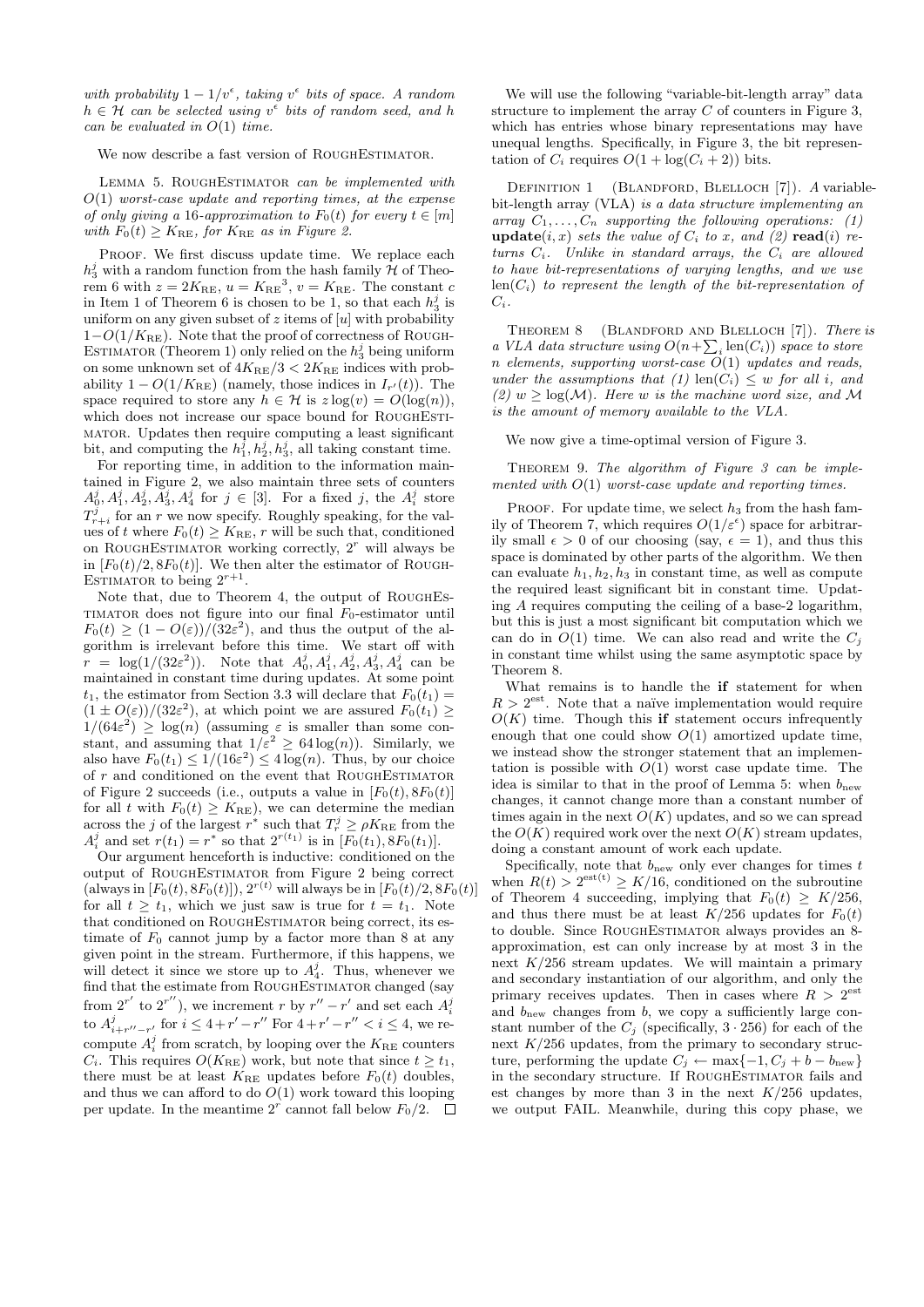process new stream updates in both the primary and secondary structures, and we answer updates from the primary structure. The analysis of correctness remains virtually unchanged, since the value  $2^b$  corresponding to the primary structure still remains a constant-factor approximation to  $F_0$  during this copy phase.

For reporting time, note we can maintain  $T = |\{i : C_i >$ 0}| during updates, and thus the reporting time is the time to compute a natural logarithm, which can be made  $O(1)$ via a small lookup table (see Section A.2).  $\Box$ 

### 4. L<sup>0</sup> ESTIMATION ALGORITHM

Here we give an algorithm for estimating  $L_0$ , the Hamming norm of a vector updated in a stream.

Our  $L_0$  algorithm is based on the approach to  $F_0$  estimation in Figure 4. In this approach, we maintain a  $\lg(n) \times K$ bit-matrix  $A$ , and upon receiving an update  $i$ , we subsample  $i$  to the row determined by the lsb of a hash evaluation, then evaluate another hash function to tell us a column and set the corresponding bit of A to 1. Note that our algorithm from Section 3 is just a space-optimized implementation of this approach. Specifically, in Figure 3 we obtained a c-approximation  $R$  to  $F_0$  via ROUGHESTI-MATOR for  $c = 8$ . The value b we maintained was just  $\max\{0, \lg(32R/K)\}\.$  Then rather than explicitly maintaining A, we instead maintained counters  $C_i$  which allowed us to deduce whether  $A_{b,j} = 1$  (specifically,  $A_{b,j} = 1$  iff  $C_j = 0$ ).

The proof of correctness of the approach in Figure 4 is thus essentially identical to that of Theorem 3 (in fact simpler, since we do not have to upper bound the case of outputting FAIL), so we do not repeat it here. Thus, we need only show that the approach in Figure 4 can be implemented for some constant  $c \geq 1$  in the context of  $L_0$ -estimation. Specifically, we must show that  $(a)$  the bit-matrix  $A$  can be maintained (with large probability), and (b) we can implement the oracle in Step 4 of Figure 4 to give a c-approximation to  $L_0$  for some constant  $c \geq 1$ .

We first show (a), that we can maintain the bit-matrix A with large probability. In fact, note our estimate of  $L_0$ only depends on one particular row  $i^* = \log(16R/K)$  of A, so we need only ensure that we maintain row  $i^*$  with large constant probability. We first give two facts.

FACT 2. Let  $t, r > 0$  be integers. Pick  $h \in H_2([r], [t])$ . For any  $S \subset [r]$ ,  $\mathbf{E}[\sum_{i=1}^{s} { |h^{-1}(i) \cap S| \choose 2} ] \leq |S|^2/(2t)$ .

PROOF. Write  $|S| = s$ . Let  $X_{i,j}$  indicate  $h(i) = j$ . By linearity of expectation, the desired expectation is then

$$
t\sum_{i
$$

 $\Box$ 

FACT 3. Let  $\mathbb{F}_q$  be a finite field and  $v \in \mathbb{F}_q^d$  be a non-zero vector. Then, a random  $w \in \mathbb{F}_q^d$  gives  $\mathbf{Pr}_w[v \cdot w = 0] = 1/q$ , where  $v \cdot w$  is the inner product over  $\mathbb{F}_q$ .

PROOF. The set of vectors orthogonal to  $v$  is a linear subspace  $V \subset \mathbb{F}_q^d$  of dimension  $d-1$  and thus has  $q^{d-1}$  points. Thus,  $\Pr[w \in V] = 1/q$ .  $\Box$ 

LEMMA 6. There is a scheme which represents each  $A_{i,j}$ using  $O(\log(1/\varepsilon) + \log \log(mM))$  bits such that, for  $i^* =$   $log(16R/K)$ , the  $(i^*)$ th row of A can be recovered with probability 2/3. Furthermore, the update time and time to recover any  $A_{i,j}$  are both  $O(1)$ .

PROOF. We represent each  $A_{i,j}$  as a counter  $B_{i,j}$  of  $O(log(K))$ +  $\log \log(mM)$ ) bits. We interpret  $A_{i,j}$  as being the bit "1" if  $B_{i,j}$  is non-zero; else we intrepret  $A_{i,j}$  as 0. The details are as follows. We choose a prime p randomly in  $[D, D^3]$  for  $D =$  $100K \log(mM)$ . Notice that for  $mM$  larger than some constant, by standard results on the density of primes there are at least  $K^2 \log^2(mM)$  primes in the interval  $[D, D^3]$ . Since every frequency  $x_i$  is at most  $mM$  in magnitude and thus has at most  $log(mM)$  prime factors, non-zero frequencies remain non-zero modulo p with probability  $1-O(1/K^2)$ , which we condition on occurring. We also randomly pick a vector  $\mathbf{u} \in \mathbb{F}_p^K$  and  $h_4 \in \mathcal{H}_2([K^3],[K])$ . Upon receiving an update  $(i, v)$ , we increment  $B_{\text{lsb}(h_1(i)),h_3(h_2(i))}$  by  $v \cdot \mathbf{u}_{h_4(h_2(i))}$ , then reduce modulo p.

Define  $I_{i^*} = \{i \in I : \text{lsb}(i) = i^*\}.$  Note that conditioned on  $R \in [L_0, cL_0]$ , we have  $\mathbf{E}[I_{i^*}] \leq K/32$ , and thus  $Pr[|I_{i^*}| \leq K/20] = 1 - O(1/K) = 1 - o(1)$  by Chebyshev's inequality. We condition on this event occurring. Also, since the range of  $h_2$  is of size  $K^3$ , the indices in  $I_{i^*}$  are perfectly hashed with probability  $1 - O(1/K) = 1 - o(1)$ , which we also condition on occurring.

Let Q be the event that p does not divide any  $|x_i|$  for  $j \in I_{i^*}$ . Then by a union bound,  $Pr[\mathcal{Q}] = 1 - O(1/K)$ .

Let  $\mathcal{Q}'$  be the event that  $h_4(h_2(j)) \neq h_4(h_2(j'))$  for distinct  $j, j' \in I_{i^*}$  with  $h_3(h_2(j)) = h_3(h_2(j')).$ 

Henceforth, we also condition on both  $Q$  and  $Q'$  occurring, which we later show holds with good probability. Define  $J$ as the set of  $j \in [K]$  such that  $h_3(h_2(i)) = j$  for at least one  $i \in I_{i^*}$ , so that to properly represent the  $A_{i^*,j}$  we should have  $B_{i^*,j}$  non-zero iff  $j \in J$ . For each  $j \in J$ ,  $B_{i^*,j}$  can be viewed as maintaining the dot product of a non-zero vector v, the frequency vector x restricted to coordinates in  $I_{i^*}$ which hashed to  $j$ , with a random vector  $\mathbf{w}$ , namely, the projection of **u** onto coordinates in  $I_{i^*}$  that hashed to j. The vector  $\bf{v}$  is non-zero since we condition on  $\mathcal{Q}$ , and  $\bf{w}$  is random since we condition on  $\mathcal{Q}'$ .

Now, let  $X_{i,j}$  be a random variable indicating that  $h_3(h_2(j)) =$  $h_3(h_2(j'))$  for distinct  $j, j' \in I_{i^*}$ . Let  $X = \sum_{j < j'} X_{j,j'}$ . By Fact 2 with  $r = K^3$ ,  $t = K$ , and  $s = |I_{i^*}| < K/20$ , we have that  $\mathbf{E}[X] \leq K/800$ . Let  $Z = \{\{j, j'\} \in \binom{I_{i^*}}{2} : h_3(h_2(j)) =$  $h_3(h_2(j'))\}$ . For  $(j, j') \in Z$  let  $Y_{j, j'}$  be a random variable indicating  $h_4(h_2(j)) = h_4(h_2(j'))$ , and let  $Y = \sum_{(j,j') \in Z} Y_{j,j'}$ . Then by pairwise independence of  $h_4$ , and the fact that we conditioned on  $I_{i^*}$  being perfectly hashed under  $h_2$ , we have

$$
\mathbf{E}[Y] = \sum_{(j,j') \in Z} \mathbf{Pr}[h_4(h_2(j)) = h_4(h_2(j'))] = |Z|/K.
$$

Note  $|Z| = X$ . Conditioned on  $X \leq 20E[X] \leq K/40$ , which happens with probability at least 19/20 by Markov's inequality, we have that  $\mathbf{E}[Y] \leq |Z|/K \leq 1/40$ , so that  $Pr[Y \ge 1] \le 1/40$ . Thus,  $Q'$  holds with probability at least  $(19/20) \cdot (39/40) > 7/8.$ 

Finally, by Fact 3 with  $q = p$ , and union bounding over all K counters  $B_{i^*,j}$ , no  $B_{i^*,j}$  for  $j \in J$  is 0 with probability  $1 - K/p \geq 99/100$ . Thus, our scheme overall succeeds with probability  $(7/8) \cdot (99/100) - o(1) > 2/3$ .  $\Box$ 

We next show (b) in Section A.3, i.e. give an algorithm providing an  $O(1)$ -approximation to  $L_0$  with  $O(1)$  update and reporting times. The space used is  $O(\log(n) \log \log(mM))$ .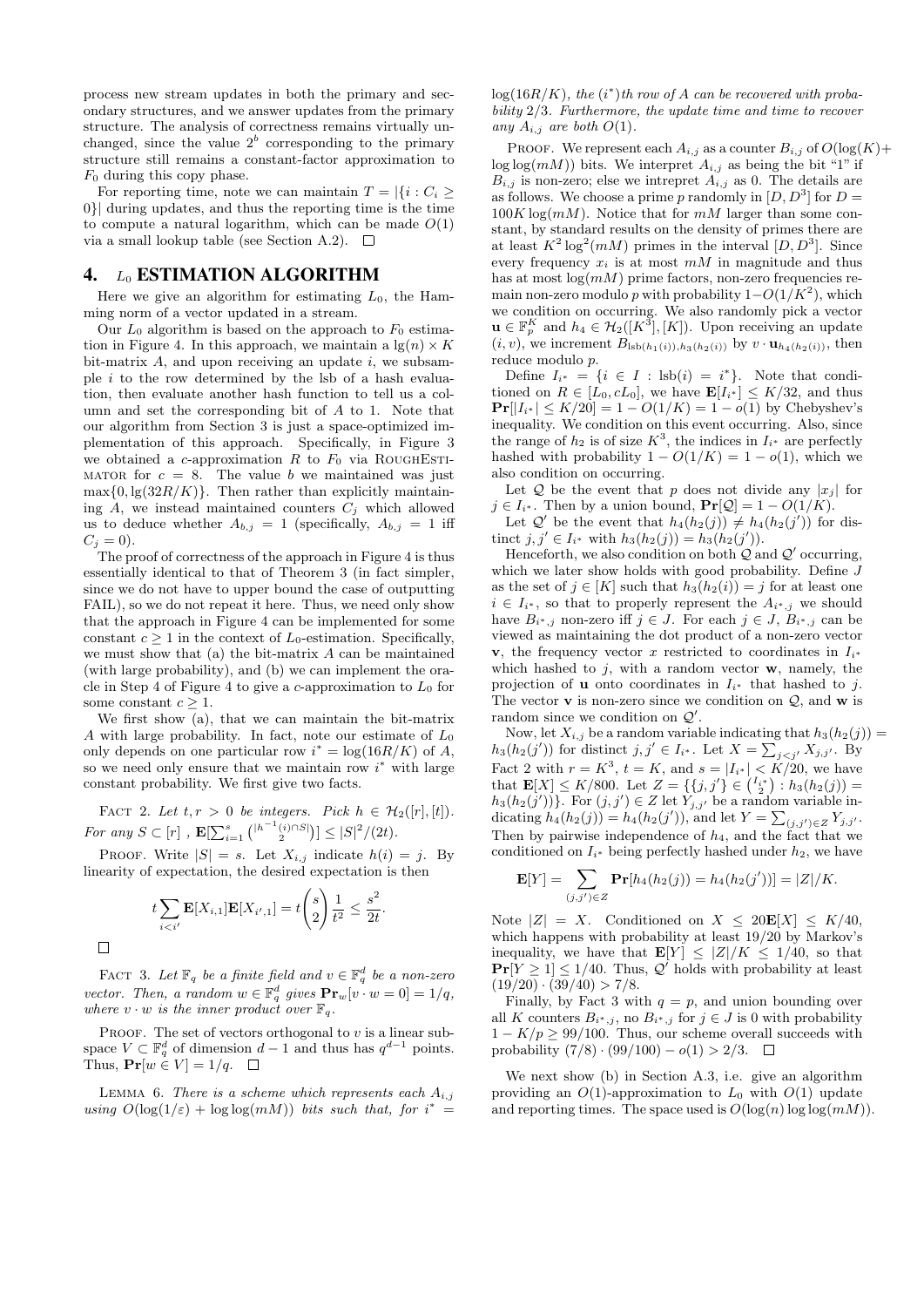1. Set  $K = 1/\varepsilon^2$ . 2. Instantiate a  $\lg(n) \times K$  bit-matrix A, initializing each  $A_{i,j}$  to 0. 3. Pick random  $h_1 \in H_2([n], [0, n-1]), h_2 \in H_2([n], [K^3]), h_3 \in H_k([K^3], [K])$  for  $k = \Omega(\lg(1/\varepsilon)/\lg\lg(1/\varepsilon))$ . 4. Obtain a value  $R \in [F_0, cF_0]$  from some oracle, for some constant  $c \geq 1$ . 5. **Update(i):** Set  $A_{\text{lsb}(h_1(i)),h_3(h_2(i))} \leftarrow 1$ . 6. **Estimator:** Define  $T = |\{j \in [K] : A_{\log(16R/K), j} = 1\}|$ . Output  $\widetilde{F}_0 = \frac{32R}{K} \cdot \frac{\ln(1 - \frac{T}{K})}{\ln(1 - \frac{1}{K})}$ .

#### Figure 4: An algorithm skeleton for  $F_0$  estimation.

Note that, as with our  $F_0$  algorithm, we also need to have an algorithm which provides a  $(1 \pm \varepsilon)$ -approximation when  $L_0 \ll 1/\varepsilon^2$ . Just as in Section 3.3, this is done by handling the case of small  $L_0$  in two cases separately: detecting and estimating when  $L_0 \leq 100$ , and  $(1 \pm \varepsilon)$ -approximating  $L_0$ when  $L_0 > 100$ . In the former case, we can compute  $L_0$  exactly with large probability by perfect hashing (see Lemma 8 in Section A.3). In the latter case, we use the same scheme as in Section 3.3, but using Lemma 6 to represent our bit array.

Putting everything together, we have the following.

THEOREM 10. There is an algorithm for  $(1\pm\varepsilon)$ -approximating  $L_0$  using space  $O(\varepsilon^{-2} \log(n) (\log(1/\varepsilon) + \log \log(mM)))$ , with  $2/3$  success probability, and with  $O(1)$  update and reporting times.

#### Acknowledgments

We thank Nir Ailon, Erik Demaine, Piotr Indyk, T.S. Jayram, Swastik Kopparty, Rasmus Pagh, Mihai Pătrașcu, and the authors of [6] for valuable discussions and references.

#### 5. REFERENCES

- [1] S. Acharya, P. B. Gibbons, V. Poosala, and S. Ramaswamy. The Aqua approximate query answering system. In SIGMOD, pages 574–576, 1999.
- [2] A. Akella, A. Bharambe, M. Reiter, and S. Seshan. Detecting DDoS attacks on ISP networks. In Proc. MPDS, 2003.
- [3] N. Alon, Y. Matias, and M. Szegedy. The Space Complexity of Approximating the Frequency Moments. J. Comput. Syst.<br>Sci., 58(1):137-147, 1999.  $Sci., 58(1):137$
- [4] Z. Bar-Yossef, T.S. Jayram, R. Kumar, D. Sivakumar, and L. Trevisan. Counting distinct elements in a data stream. In Proc. RANDOM, pages 1–10, 2002.
- [5] Z. Bar-Yossef, R. Kumar, and D. Sivakumar. Reductions in streaming algorithms, with an application to counting triangles in graphs. In Proc. SODA, pages 623–632, 2002.
- [6] K. S. Beyer, P. J. Haas, B. Reinwald, Y. Sismanis, and R. Gemulla. On synopses for distinct-value estimation under multiset operations. In SIGMOD, pages 199-210, 2007.
- [7] D. K. Blandford and G. E. Blelloch. Compact dictionaries for variable-length keys and data with applications. ACM Trans.  $Alq., 4(2), 2008.$
- [8] A. Brodnik. Computation of the least significant set bit. In Proc. ERK, 1993.
- [9] J. Brody and A. Chakrabarti. A multi-round communication lower bound for gap hamming and some consequences. In *Proc.* CCC, pages 358–368, 2009.
- [10] P. Brown, P. J. Haas, J. Myllymaki, H. Pirahesh, B. Reinwald, and Y. Sismanis. Toward automated large-scale information integration and discovery. In Data Management in a Connected World, pages 161–180, 2005.
- [11] L. Carter and M. N. Wegman. Universal classes of hash functions. *J. Comput. Syst. Sci.*, 18(2):143-154, 1979.
- [12] E. Cohen. Size-estimation framework with applications to transitive closure and reachability. J. Comput. Syst. Sci., 55(3):441–453, 1997.
- [13] G. Cormode, M. Datar, P. Indyk, and S. Muthukrishnan. Comparing data streams using hamming norms (how to zero in). IEEE Trans. Knowl. Data Eng., 15(3):529–540, 2003.
- [14] T. Dasu, T. Johnson, S. Muthukrishnan, and V. Shkapenyuk. Mining database structure; or, how to build a data quality browser. In SIGMOD, pages 240–251, 2002.
- [15] D. P. Dubhashi and D. Ranjan. Balls and bins: A study in negative dependence. Random Struct. Algorithms,  $13(2) \cdot 99 - 124$ , 1998.
- [16] M. Durand and P. Flajolet. Loglog counting of large cardinalities (extended abstract). In Proc. ESA, pages 605–617, 2003.
- [17] C. Estan, G. Varghese, and M. E. Fisk. Bitmap algorithms for counting active flows on high-speed links. IEEE/ACM Trans. Netw., 14(5):925–937, 2006.
- [18] S. J. Finkelstein, M. Schkolnick, and P. Tiberio. Physical database design for relational databases. ACM Trans. Database Syst., 13(1):91–128, 1988.
- [19] P. Flajolet, E. Fusy, O. Gandouet, and F. Meunier. Hyperloglog: The analysis of a near-optimal cardinality<br>estimation algorithm. Disc. Math. and Theor. Comp. Sci., AH:127–146, 2007.
- [20] P. Flajolet and G. N. Martin. Probabilistic counting algorithms for data base applications. J. Comput. Syst. Sci.,  $31(2):182-209, 1985.$
- [21] M. L. Fredman and D. E. Willard. Surpassing the information theoretic bound with fusion trees. J.  $\dot{Comput}$ . Syst. Sci., 47(3):424–436, 1993.
- [22] S. Ganguly. Counting distinct items over update streams. Theor. Comput. Sci., 378(3):211–222, 2007.
- [23] P. B. Gibbons. Distinct sampling for highly-accurate answers to distinct values queries and event reports. In VLDB, pages 541–550, 2001.
- [24] P. B. Gibbons and S. Tirthapura. Estimating simple functions on the union of data streams. In Proc. SPAA, pages 281–291, 2001.
- [25] P. Indyk. Algorithms for dynamic geometric problems over data streams. In Proc. STOC, pages 373–380, 2004.
- [26] P. Indyk and D. P. Woodruff. Tight lower bounds for the distinct elements problem. In Proc. FOCS, pages 283–, 2003.
- [27] D. M. Kane, J. Nelson, and D. P. Woodruff. On the exact space complexity of sketching and streaming small norms. In Proc. SODA, pages 1161–1178, 2010.
- [28] R. Motwani and P. Raghavan. Randomized Algorithms. Cambridge University Press, 1995.
- [29] M. H. Overmars. The Design of Dynamic Data Structures. Springer, 1983.
- [30] S. Padmanabhan, B. Bhattacharjee, T. Malkemus, L. Cranston, and M. Huras. Multi-dimensional clustering: A new data layout scheme in db2. In SIGMOD, pages 637–641, 2003.
- [31] A. Pagh and R. Pagh. Uniform hashing in constant time and optimal space. SIAM J. Comput., 38(1):85–96, 2008.
- [32] C. R. Palmer, G. Siganos, M. Faloutsos, and C. Faloutsos. The connectivity and fault-tolerance of the internet topology. In NRDM Workshop, 2001.
- [33] P. G. Selinger, M. M. Astrahan, D. D. Chamberlin, R. A. Lorie, and T. G. Price. Access path selection in a relational database management system. In SIGMOD, pages 23–34, 1979.
- [34] A. Shukla, P. Deshpande, J. F. Naughton, and K. Ramasamy. Storage estimation for multidimensional aggregates in the presence of hierarchies. In Proc. VLDB, pages 522–531, 1996.
- [35] A. Siegel. On universal classes of extremely random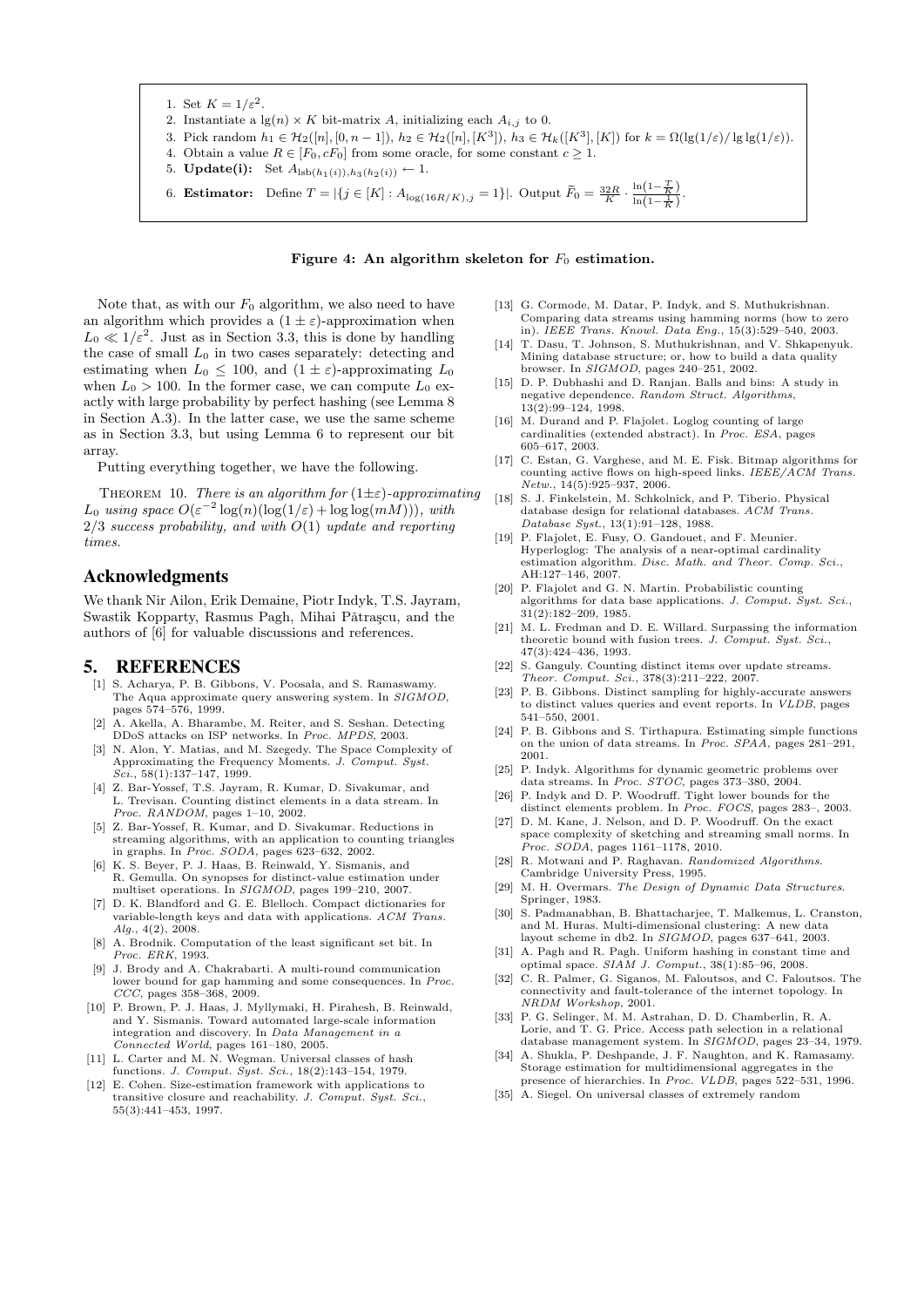constant-time hash functions. SIAM J. Computing, 33(3):505–543, 2004.

[36] D. P. Woodruff. Optimal space lower bounds for all frequency moments. In Proc. SODA, pages 167–175, 2004.

## APPENDIX

## A. APPENDIX

#### A.1 Expectation and variance analyses for balls and bins with limited independence

The following is a proof of Lemma 2. Below, X corresponds to the random variable which is the number of bins receiving at least one ball when tossing  $A$  balls into  $K$  independently at random.

**Lemma 2 (restatement).** There exists some constant  $\varepsilon_0$ such that the following holds for  $\varepsilon \leq \varepsilon_0$ . Let A balls be mapped into K bins using a random  $h \in \mathcal{H}_{2(k+1)}([A],[K]),$ where  $k = c \log(K/\varepsilon) / \log \log(K/\varepsilon)$  for a sufficiently large constant  $c > 0$ . Suppose  $1 \leq A \leq K$ . For  $i \in [K]$ , let  $X_i'$ be an indicator variable which is 1 if and only if there exists at least one ball mapped to bin i by h. Let  $X' = \sum_{i=1}^K X'_i$ . Then the following hold:

- (1).  $|\mathbf{E}[X'] \mathbf{E}[X]| \leq \varepsilon \mathbf{E}[X]$
- (2).  $\mathbf{Var}[X'] \mathbf{Var}[X] \leq \varepsilon^2$

PROOF. Let  $A_i$  be the random variable number counting the number of balls in bin i when picking  $h \in \mathcal{H}_{2(k+1)}([A],[K])$ . Define the function:

$$
f_k(n) = \sum_{i=0}^k (-1)^i \binom{n}{i}
$$

We note that  $f_k(0) = 1$ ,  $f_k(n) = 0$  for  $1 \leq n \leq k$  and  $|f_k(n)| \leq {n \choose k+1}$  otherwise. Let  $f(n) = 1$  if  $n = 0$  and 0 otherwise. We now approximate  $X_i$  as  $1 - f_k(A_i)$ . We note that this value is determined entirely by  $k$ -wise independence of h. We note that this is also

$$
1 - f(A_i) \pm O\left(\binom{A_i}{k+1}\right) = X_i \pm O\left(\binom{A_i}{k+1}\right).
$$

The same expression holds for the  $X'_i$ , and thus both  $\mathbf{E}[X'_i]$ and  $\mathbf{E}[X_i]$  are sandwiched inside an interval of size bounded by twice the expected error. To bound the expected error we can use  $(k+1)$ -independence. We have that the expected value of  $\binom{A_i}{k+1}$  is  $\binom{A}{k+1}$  ways of choosing  $k+1$  of the balls times the product of the probabilities that each ball is in bin i. This is

$$
\binom{A}{k+1} K^{-(k+1)} \le \left(\frac{eA}{K(k+1)}\right)^{k+1} \le \frac{A}{K} \cdot (e(k+1))^{-(k+1)},
$$

with the last inequality using that  $A \leq K$ . Thus,  $|\mathbf{E}[X_i]$  –  $\mathbf{E}[X'_i] \leq \varepsilon^2 A/K$  for  $k = c \log(1/\varepsilon) / \log \log(1/\varepsilon)$  for sufficiently large constant c. In this case  $|\mathbf{E}[X] - \mathbf{E}[X']| \le \varepsilon^2 A \le$  $\varepsilon \mathbf{E}[X]$  for  $\varepsilon$  smaller than some constant since  $\mathbf{E}[X] = \Omega(A)$ for  $A \leq K$ .

We now analyze **Var**[X']. We approximate  $X_i X_j$  as  $(1$  $f_k(A_i)(1-f_k(A_j))$ . This is determined by 2k-independence of  $h$  and is equal to

$$
\left(1 - f(A_i) \pm O\left(\binom{A_i}{k+1}\right)\right) \left(1 - f(A_j) \pm O\left(\binom{A_j}{k+1}\right)\right)
$$

$$
= X_i X_j \pm O\left(\binom{A_i}{k+1} + \binom{A_j}{k+1} + \binom{A_i}{k+1} \binom{A_j}{k+1}\right)
$$

We can now analyze the error using  $2(k + 1)$ -wise independence. The expectation of each term in the error is calculated as before, except for products of the form

$$
\binom{A_i}{k+1}\binom{A_j}{k+1}.
$$

The expected value of this is

$$
\binom{A}{k+1, k+1} K^{-2(k+1)} \le \binom{A}{k+1}^2 K^{-2(k+1)}
$$

$$
\le \left(\frac{eA}{K(k+1)}\right)^{2(k+1)}.
$$

Thus, for  $k = c' \log(K/\varepsilon) / \log \log(K/\varepsilon)$  for sufficiently large  $c' > 0$ , each summand in the error above is bounded by  $\varepsilon^3/(6K^2)$ , in which case  $|\mathbf{E}[X_i X_j] - \mathbf{E}[X_i X_j]| \leq \varepsilon^3/K^2$ . We can also make c' sufficiently large so that  $|\mathbf{E}[X] - \mathbf{E}[X']| \leq$  $\varepsilon^3/K^2$ . Now, we have

$$
\begin{aligned}\n\textbf{Var}[X'] - \textbf{Var}[X] &\leq |(\mathbf{E}[X] - \mathbf{E}[X']) + 2\sum_{i < j} (\mathbf{E}[X_i X_j] - \mathbf{E}[X_i' X_j']) \\
&\leq |\mathbf{E}[X] - \mathbf{E}[X']| &\quad - (\mathbf{E}^2[X] - \mathbf{E}^2[X'])| \\
&\leq |\mathbf{E}[X] - \mathbf{E}[X']| &\quad + K(K - 1) \cdot \max_{i < j} |\mathbf{E}[X_i X_j] - \mathbf{E}[X_i' X_j']| \\
&\leq \varepsilon^3 / K^2 + \varepsilon^3 + \mathbf{E}^2[X](2\varepsilon^3 / K^2 + (\varepsilon^3 / K^2)^2) \\
&\leq 5\varepsilon^3\n\end{aligned}
$$

which is at most  $\varepsilon^2$  for  $\varepsilon$  sufficiently small.

#### A.2 A compact lookuptable for the natural logarithm

LEMMA 7. Let  $K > 4$  be a positive integer, and write  $\gamma = 1/\sqrt{K}$ . It is possible to construct a lookup table requiring  $O(\gamma^{-1} \log(1/\gamma))$  bits such that  $\ln(1 - c/K)$  can then be computed with relative accuracy  $\gamma$  in constant time for all integers  $c \in [4K/5]$ .

PROOF. We set  $\gamma' = \gamma/15$  and discretize the interval [1, 4K/5] geometrically by powers of  $(1 + \gamma')$ . We precompute the natural algorithm evaluated at  $1 - \rho/K$  for all discretization points  $\rho$ , with relative error  $\gamma/3$ , creating a table A taking space  $O(\gamma^{-1} \log(1/\gamma))$ . We answer a query  $ln(1-c/K)$  by outputting the natural logarithm of the closest discretization point in A. First, we argue that the error from this output is small enough. Next, we argue that the closest discretization point can be found in constant time.